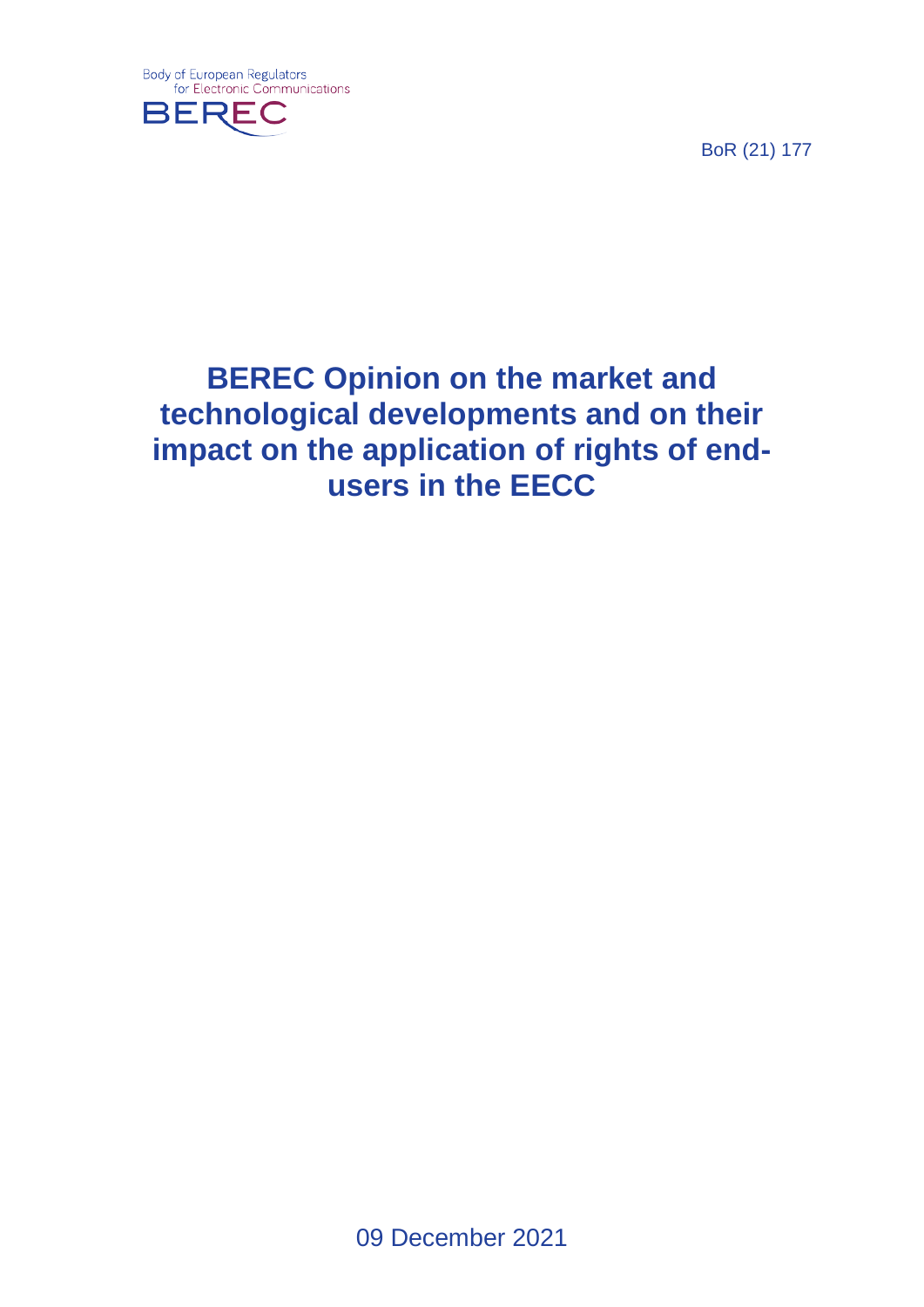## <span id="page-1-0"></span>**Contents**

| $\mathbf 1$  |                                                                                 |                                                                                             |  |  |  |  |
|--------------|---------------------------------------------------------------------------------|---------------------------------------------------------------------------------------------|--|--|--|--|
| $\mathbf{2}$ |                                                                                 |                                                                                             |  |  |  |  |
| 3            | Market and technological development and their impact on end-user provisions  6 |                                                                                             |  |  |  |  |
|              | 3.1                                                                             |                                                                                             |  |  |  |  |
|              | 3.2                                                                             |                                                                                             |  |  |  |  |
|              | 3.3 <sub>1</sub>                                                                |                                                                                             |  |  |  |  |
|              | $3.4^{\circ}$                                                                   |                                                                                             |  |  |  |  |
|              | 3.5                                                                             |                                                                                             |  |  |  |  |
| 4            |                                                                                 |                                                                                             |  |  |  |  |
|              |                                                                                 | Annex 1: Questionnaire on the review of end-users' rights - main findings 23                |  |  |  |  |
|              |                                                                                 | Annex 2: Summary of the responses of stakeholders to the early involvement questionnaire 29 |  |  |  |  |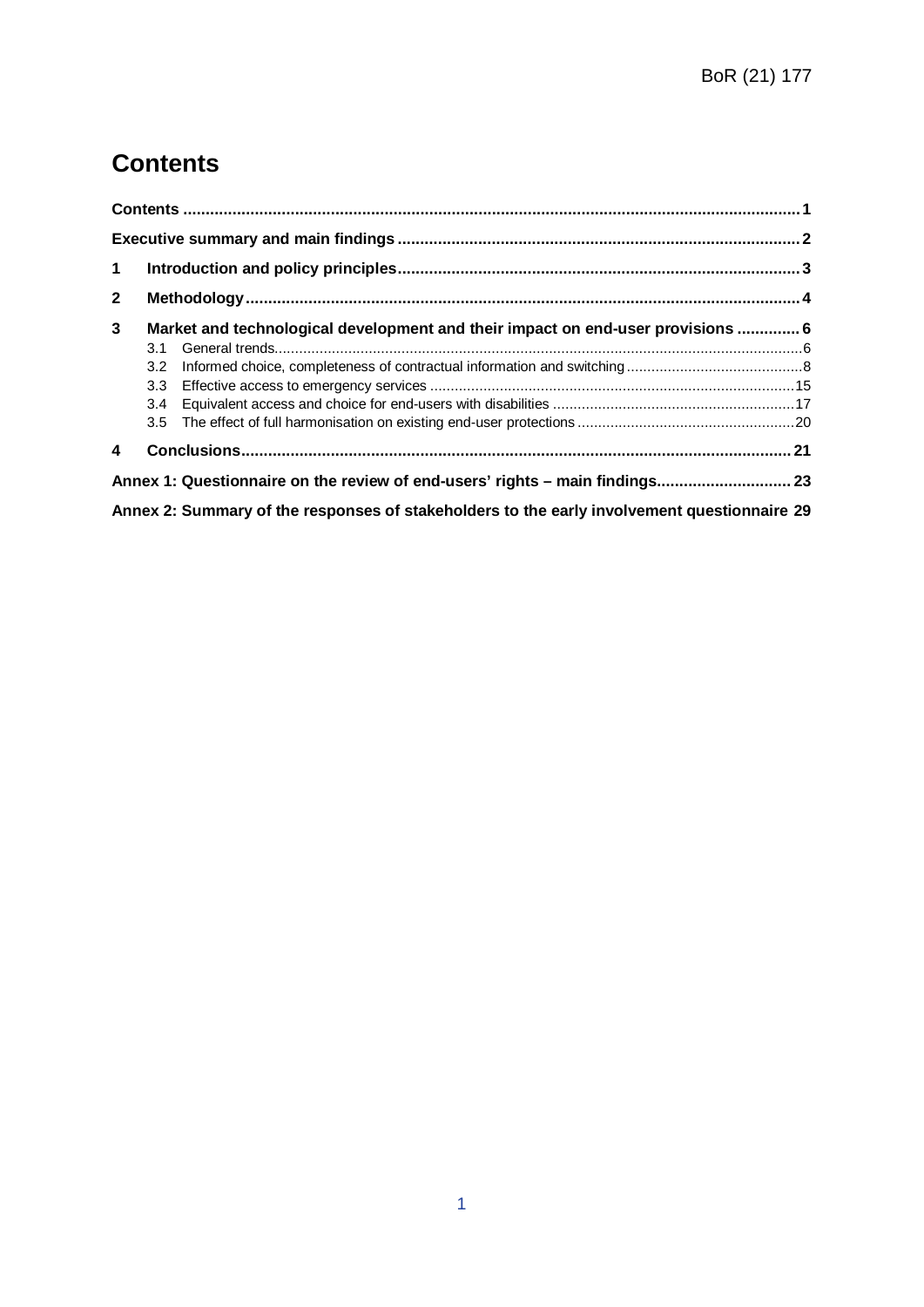## <span id="page-2-0"></span>**Executive summary and main findings**

According to Article 123(1) of the Directive 2018/1972 establishing the European Electronic Communications Code ("EECC"), a BEREC Opinion on the market and technological developments and the impact on the application of rights of end-users in the EECC (Title III of Part III) is due to be published by 21 December 2021. [1](#page-2-1) BEREC Opinion will be taken in utmost account by the European Commission, which shall publish a report on the application of Title III of Part III ("End-user rights") and shall submit a legislative proposal to amend that Title where it considers this to be necessary to ensure that the objectives set out in Article 3 ("General objectives") continue to be met.

BEREC carried out its task gathering useful evidence for the assessment required. As detailed in the respective sections of this Opinion, targeted request for information have been sent to national regulatory authorities ("NRAs"), as well as bodies and associations representing stakeholders' interest at European level.

More in detail, in this Opinion BEREC provides several conclusions, and highlights the following items due to their specific relevance.

BEREC acknowledge that there will be no significant market and technological developments over a three-year time horizon that will impact on the application of end-user rights. Data usage in mobile communications and the increase of demand for connectivity and well-functioning high-capacity internet connections will, however, be the main drivers of market and technological developments.

BEREC considers that the provisions around transparency and contractual information of the EECC should have a positive impact for end-users and aid the development of the retail market. The contract summary and increasing use of comparison tools are expected to be of particular benefit.

As for the provisions concerning contract duration and termination and provider switching and number portability, BEREC suggests that NRAs follow closely issues regarding contract duration, eSIM, email forwarding and bundles and how the EECC, once transposed, is able to address any emerging or application issue that might arise regarding these matters.

Effective access to emergency services in the EECC have not been fully developed yet as the delegated act in this matter is due in December 2022. Thus, in this regard and taking into consideration the transposition status, BEREC considers that there is no need at the present time to introduce amendments in the provisions concerning effective access to emergency services.

On the application of the provisions regarding equivalent access and choice for end-users with disabilities, BEREC highlights that other accessibility legislation, like the Web Accessibility Directive and the European Accessibility Act, will also have an impact on future

<span id="page-2-1"></span><sup>1</sup> Thereafter, BEREC shall publish a new Opinion every three years thereafter, or upon a reasoned request from at least two of its members.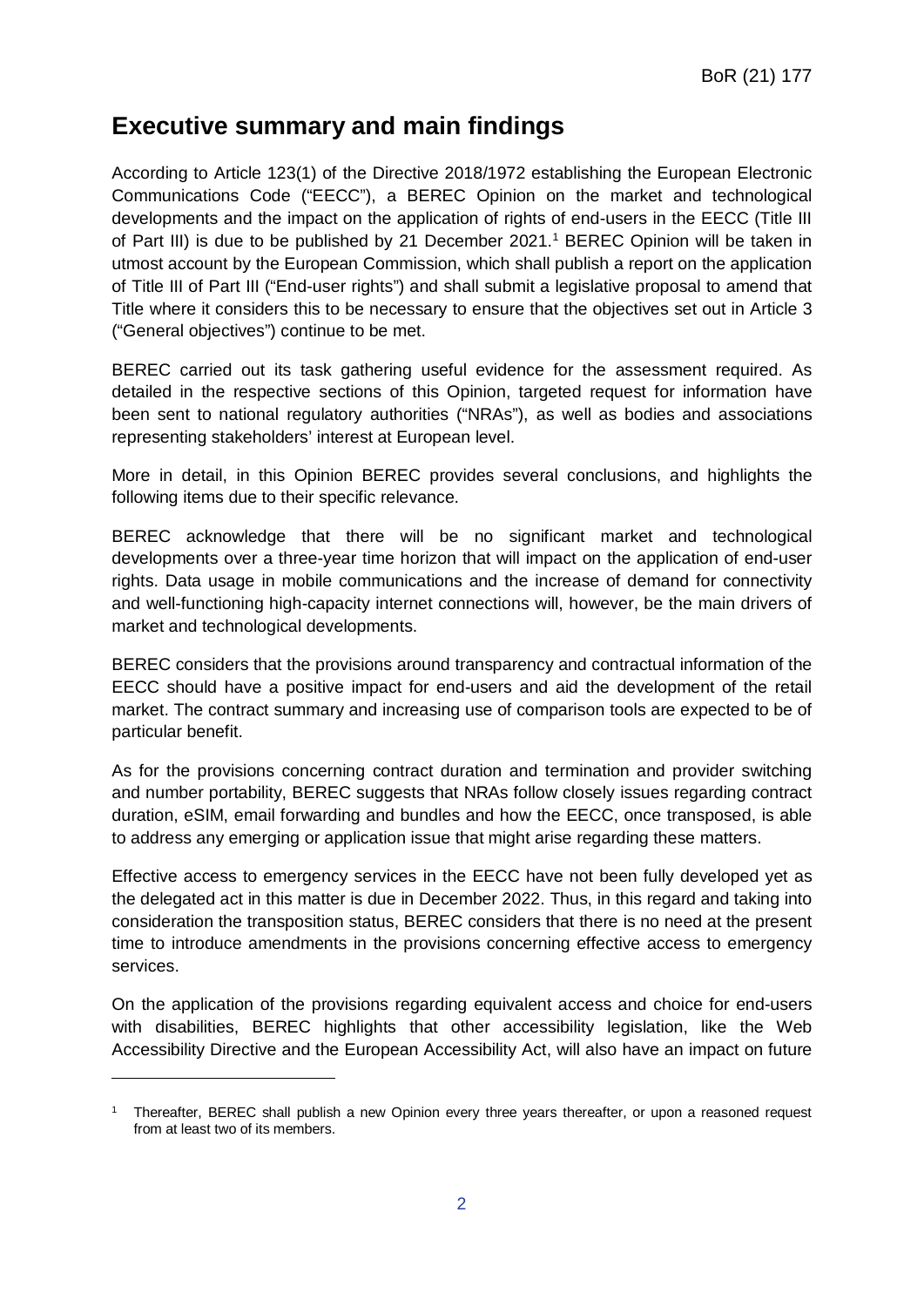developments and may also affect the application of the EECC provisions concerning equivalent access and choice for end-users with disabilities in the coming years.

Finally, BEREC considers that given the limited experience of the application of Title III of Part III and the dynamic nature of some of the market and technological developments that have been identified, there is potential for significant change in the area of end-users' rights. Thus, BEREC considers the continued monitoring of market and technology trends to be important as it deems appropriate to analyse again the effect of full harmonisation on existing end-user protections the next time BEREC delivers an opinion based on Article 123 of the EECC.

## <span id="page-3-0"></span>**1 Introduction and policy principles**

Article 123 of the EECC introduces a specific revision procedure regarding end-user rights and protections as the effectiveness of the provisions of Title III of Part III might be affected by future technological and market developments, in particular by changes in the use of different electronic communications services ("ECS") and their ability to ensure effective access to emergency services, and by consumers' use of communication services which is evolving over time with the prevalence of number independent interpersonal communications services ("NI-ICS") as a potential substitute for traditional ECS.

Recognising this, [2](#page-3-1) Article 123(1) tasks BEREC with monitoring those developments and initially publishing by 21 December 2021, and every three years thereafter, an opinion on their impact on the application of Title III of Part III.<sup>[3](#page-3-2)</sup> In its opinion, BEREC shall assess to what extent Title III of Part III meets the objectives set out in Article 3.

In this respect, BEREC's opinion plays a key role in the review procedure since Article 123(2) tasks the European Commission with producing a report on the application of Title III of Part III and with submitting a legislative proposal to amend it, where necessary, to achieve Article 3 objectives. In doing so, the European Commission takes utmost account of BEREC's opinion. A direct link between BEREC's monitoring and assessment and the consideration of the need for legislative reform by the European Commission is therefore established.

According to Article 123, BEREC is required to analyse:

-

a) to what extent end-users of all ECS are able to make free and informed choices, including on the basis of complete contractual information, and are able to easily switch their provider of ECS;

<span id="page-3-1"></span><sup>&</sup>lt;sup>2</sup> Especially by referring explicitly to the scope of Title III of Part III as regards the types of electronic communications services covered.

<span id="page-3-2"></span><sup>&</sup>lt;sup>3</sup> Article 123(1) also states that BEREC's opinion can be requested (reasonably) by at least two Member States.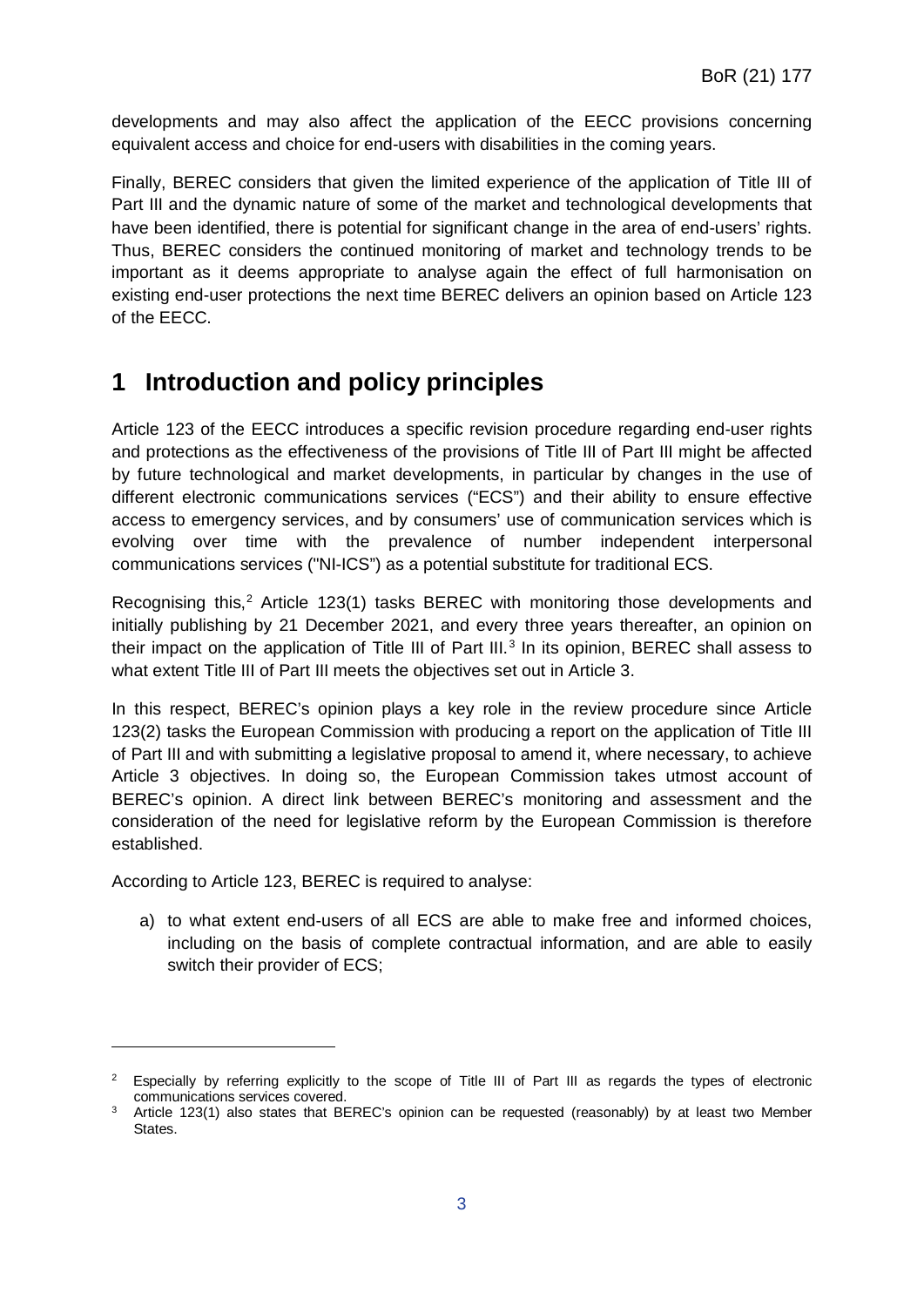- b) to what extent any lack of abilities referred to in point (a) has resulted in market distortions or end-user harm;
- c) to what extent effective access to emergency services is appreciably threatened, in particular due to an increased use of NI-ICS, by a lack of interoperability or technological developments;
- d) the likely cost of any potential readjustments of obligations in Title III of Part III or impact on innovation for providers of electronic communications services.

The structure of this document is organised as follows. Section 2 is dedicated to the methodology used by BEREC to draft the Opinion. Section 3 describes the main market and technological developments regarding the different types of ECS and their impact on the effectiveness and the proportionality of the measures to protect end-users, concerning, in particular, informed choice, completeness of contractual information and switching, effective access to emergency services and equivalent access and choice for end-users with disabilities. BEREC's conclusions are set out in Section 4.

## <span id="page-4-0"></span>**2 Methodology**

-

To gather useful evidence for the assessment required under Article 123 of the EECC, BEREC has sent targeted requests for information to NRAs, as well as bodies and associations representing stakeholders' interests at European level. Furthermore, it was considered relevant to gather information from recent studies and BEREC reports such as the study on EU consumer perceptions and behaviour on digital platforms for communication<sup>4</sup> and the BEREC Report on the handling of third party payment charges on mobile phone bills<sup>[5](#page-4-2)</sup> as well as other sources of information such as the Eurobarometer survey on E-communications in the EU.<sup>[6](#page-4-3)</sup>

At the end of March 2021 BEREC sent out 23 letters to bodies and associations representing stakeholder interests at the European level, in order to involve them informally, and at an early stage, and to understand their perspectives and concerns on the topics of the present Opinion, particularly on market and technological developments and on their impact on the application of the provisions concerning end-users contained in the EECC. The letter contained a questionnaire was drafted along the lines of the basic questions Article 123 of the EECC itself asks BEREC to analyse in its opinion.<sup>[7](#page-4-4)</sup>

At the 9<sup>th</sup> BEREC Stakeholder Forum, held on the 1<sup>st</sup> of April 2021, a discussion on the present Opinion was led by the BEREC Chair, followed by short views expressed by different stakeholders.

<span id="page-4-1"></span><sup>4</sup> [https://berec.europa.eu/eng/document\\_register/subject\\_matter/berec/press\\_releases/9988-press-release](https://berec.europa.eu/eng/document_register/subject_matter/berec/press_releases/9988-press-release-berec-publishes-a-study-on-eu-consumer-perceptions-and-behaviour-on-digital-platforms-for-communication)[berec-publishes-a-study-on-eu-consumer-perceptions-and-behaviour-on-digital-platforms-for-communication](https://berec.europa.eu/eng/document_register/subject_matter/berec/press_releases/9988-press-release-berec-publishes-a-study-on-eu-consumer-perceptions-and-behaviour-on-digital-platforms-for-communication)

<span id="page-4-2"></span><sup>5</sup> [https://berec.europa.eu/eng/document\\_register/subject\\_matter/berec/reports/10035-berec-report-on-the](https://berec.europa.eu/eng/document_register/subject_matter/berec/reports/10035-berec-report-on-the-handling-of-third-party-payment-charges-on-mobile-phone-bills)[handling-of-third-party-payment-charges-on-mobile-phone-bills](https://berec.europa.eu/eng/document_register/subject_matter/berec/reports/10035-berec-report-on-the-handling-of-third-party-payment-charges-on-mobile-phone-bills)

<span id="page-4-3"></span><sup>6</sup> <https://europa.eu/eurobarometer/api/deliverable/download/file?deliverableId=75805>

<span id="page-4-4"></span>Six organisations replied to the questionnaire (see Annex 2).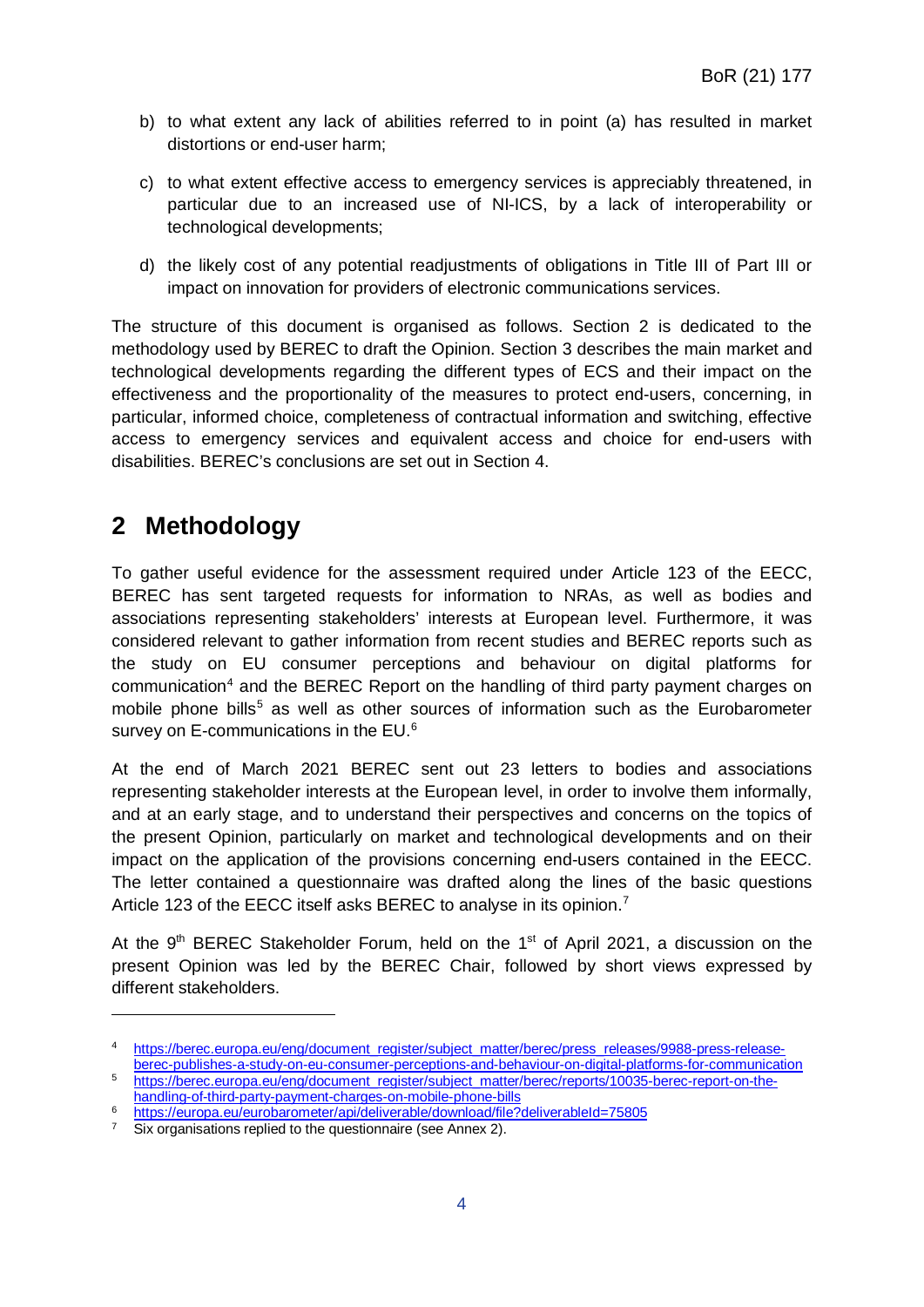On the 11<sup>th</sup> of August BEREC invited NRAs to answer to an online questionnaire aimed at collecting relevant information on the market and technological developments and on their impact on the application of rights of end-users in the EECC from NRAs. In particular, the questionnaire addressed the following issues:

- − the most important market and technological developments that impact the end-user rights established in Title III of Part III of the EECC since 2018 and those expected in the period up to 2024;
- − the status of transposition of the EECC with regards to the provisions contained in Title III of Part III;
- − the relevance as measured by the number of complaints of the different end-user rights issues addressed by the provisions of Title III of Part III;
- − some specific issues singled out on the basis of Article 123 EECC or early stakeholder input.

BEREC received responses from 26 NRAs from EU-Member States and two Participants without voting rights. The answers provided have been analysed and reported in the different sections of this Opinion.

According to the data collected by BEREC, at the moment of data collection for this report, 7 NRAs reported that their national law was in line with the EECC and that the relevant EECC provisions were in force in their country. 11 NRAs responded on the basis that the EECC provisions were partially in-line with the EECC requirements and in force in their country. Of these respondents, partial implementation of the EECC was more prominent in respect of Articles 100, 102(1), 102(5) and 105(3).

It is worth noticing that as of September 2021 the EECC was not evenly transposed across Europe and, even in cases of full transposition on time, the monitoring of the application of Title III of Part III was limited to experience of less than one year. In many countries at that time however, full transposition of the EECC had not occurred yet and, consequently, the information collected by BEREC from NRAs<sup>[8](#page-5-0)</sup> is based on very limited experience in the application of the EECC. In light of the foregoing, this Opinion has been drafted from the perspective of relevant past and ongoing experiences, as well as possible future developments. Therefore, the methodology used should not be considered definitive (with regard to future opinions) as it is likely to be modified over the years. This Opinion will be a regular monitoring task for BEREC as the underlying analysis has to be carried out and a new Opinion shall be published every three years or more frequently if at least two Member States make a reasoned request, as explained in Section 1.

In the absence of a complete transposition of the EECC across Europe, this Opinion will focus on the market and technological developments that may impact in the future the

<span id="page-5-0"></span>BEREC gathered evidence on the evolution of the markets and the functioning of sectoral end-users' rights by means of a targeted request for information to NRAs, who in turn may have collected information from other competent authorities, where necessary.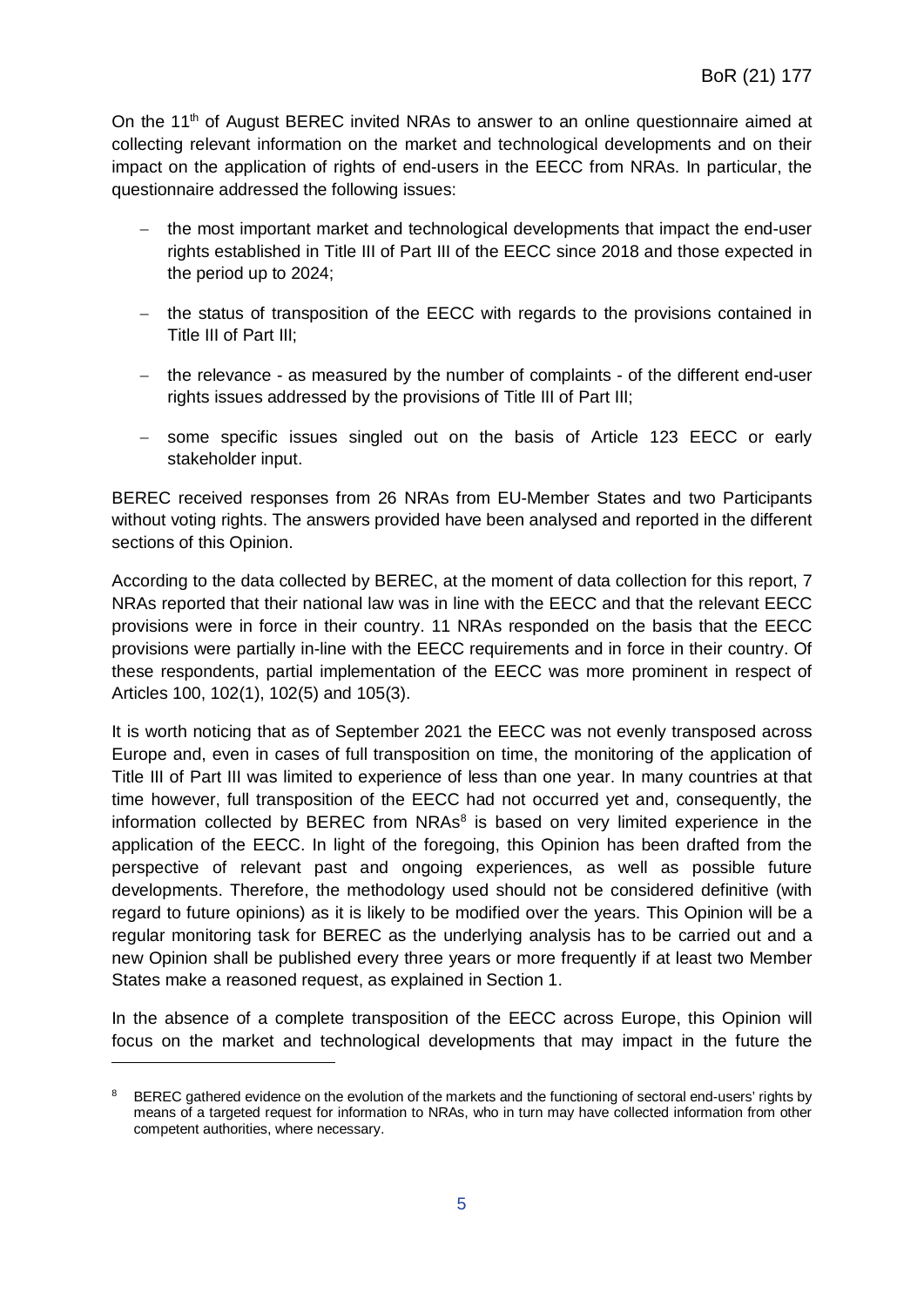provisions concerning end-users, as well as the issues explicitly mentioned in the second paragraph of Article 123 (i.e., ease of switching, emergency services, informed choice and completeness of contractual information) and those identified as controversial by stakeholders and NRAs.

## <span id="page-6-0"></span>**3 Market and technological development and their impact on end-user provisions**

## <span id="page-6-1"></span>**3.1 General trends**

-

BEREC is of the opinion that the most important market and technological developments since 2018 in general are (in order of rank on the basis of the most mentioned developments by respondents):



BEREC based this opinion on the input of NRA's and this opinion aligns mostly with the input of other stakeholders[.9](#page-6-2)

<span id="page-6-2"></span>The hyper-digitalisation and growing importance of artificial intelligence solutions and systems and the expanding use of OTT services as a primary means of voice communications and messaging were also mentioned by some stakeholders.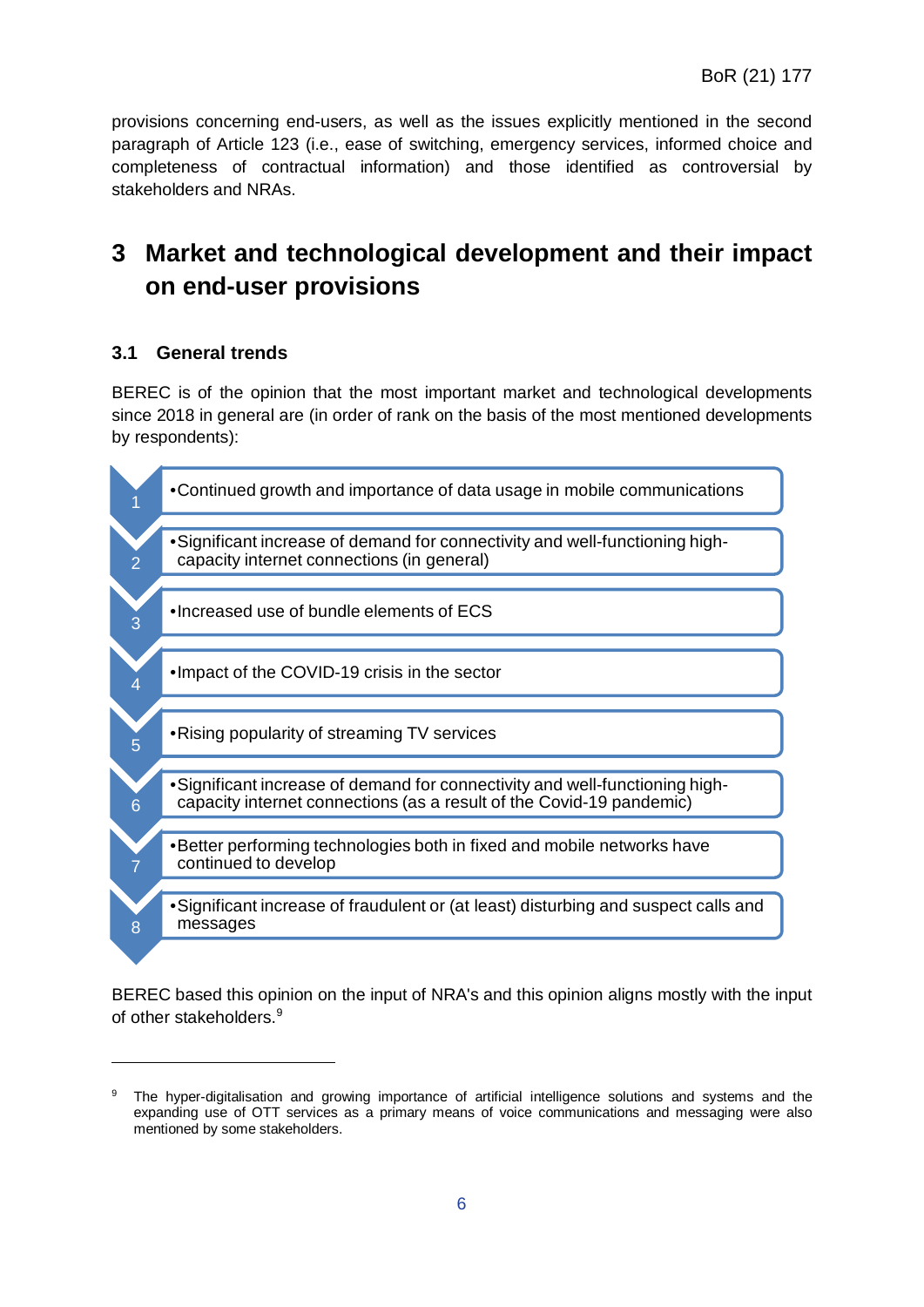BEREC doesn't expect there will be significant market and technological developments in the next few years (typically the next 3 years) that will likely have an impact on the application of end-user rights established in Articles 102 to 115 of the EECC or that may risk meeting the general objectives of Article 3.

Where some NRAs do expect there will be market and technological developments in the next few years (typically the next 3 years) that may affect the application of the provisions in Articles 102 to 115 of the EECC, those NRAs expect it to arise mostly in respect to the following provisions that may require adaptation of the EECC rules in the coming years (see Annex 1):

- − notifications and or alerts to end-users as "additional facilities" (Article 115 Annex VI);
- − contractual information (Article 102);
- − contract summary (Article 102);
- − independent comparison tools (Article 103);
- − "bill shock", outside of roaming or international calling charges (Article 115 Annex VI).

The Eurobarometer survey on E-communications in the EU, published in June 2021, also highlighted some of these trends. In particular, the Eurobarometer survey has identified the market trend that the use of bundles has further increased among the survey respondents compared to the previous round of the survey in 2017: the share of households that have subscribed to various services as part of a bundle has increased from 59% to 63%. While bundles may imply advantages for end-users in terms of price (lower prices than buying the products separately) and convenience (e.g., one-stop-shop; single billing), they may also bring some challenges. For instance, comparison of heterogeneous products in order to make informed choices becomes more complex. Also, the procedure for the switching of providers of bundles requires increased coordination to ensure that all services are smoothly transferred. Among the respondents to the Eurobarometer survey, 59% indicated that they have switched their bundle service provider in the last five years, while 40% indicated that they have never switched (this number has decreased by 9% since the last survey round in 2017). The majority of respondents did not experience any problems in the switching process, but 41% indicated at least one problem (this marks a significant decrease of 14% compared to the survey round in 2017). The most common problems during switching were the temporary loss of the service of one day or more and the need to wait for a number of days until all services worked properly.

BEREC notes that the EECC introduces new provisions regarding switching of providers and bundled offers. Nevertheless, due to the delayed transposition in most Member States, the effectiveness of these measures in practice to facilitate switching of bundled products and tackle transparency concerns in this regard has not been sufficiently tested yet. Therefore, ongoing monitoring of the market and the impact of the national implementation of the EECC remains important.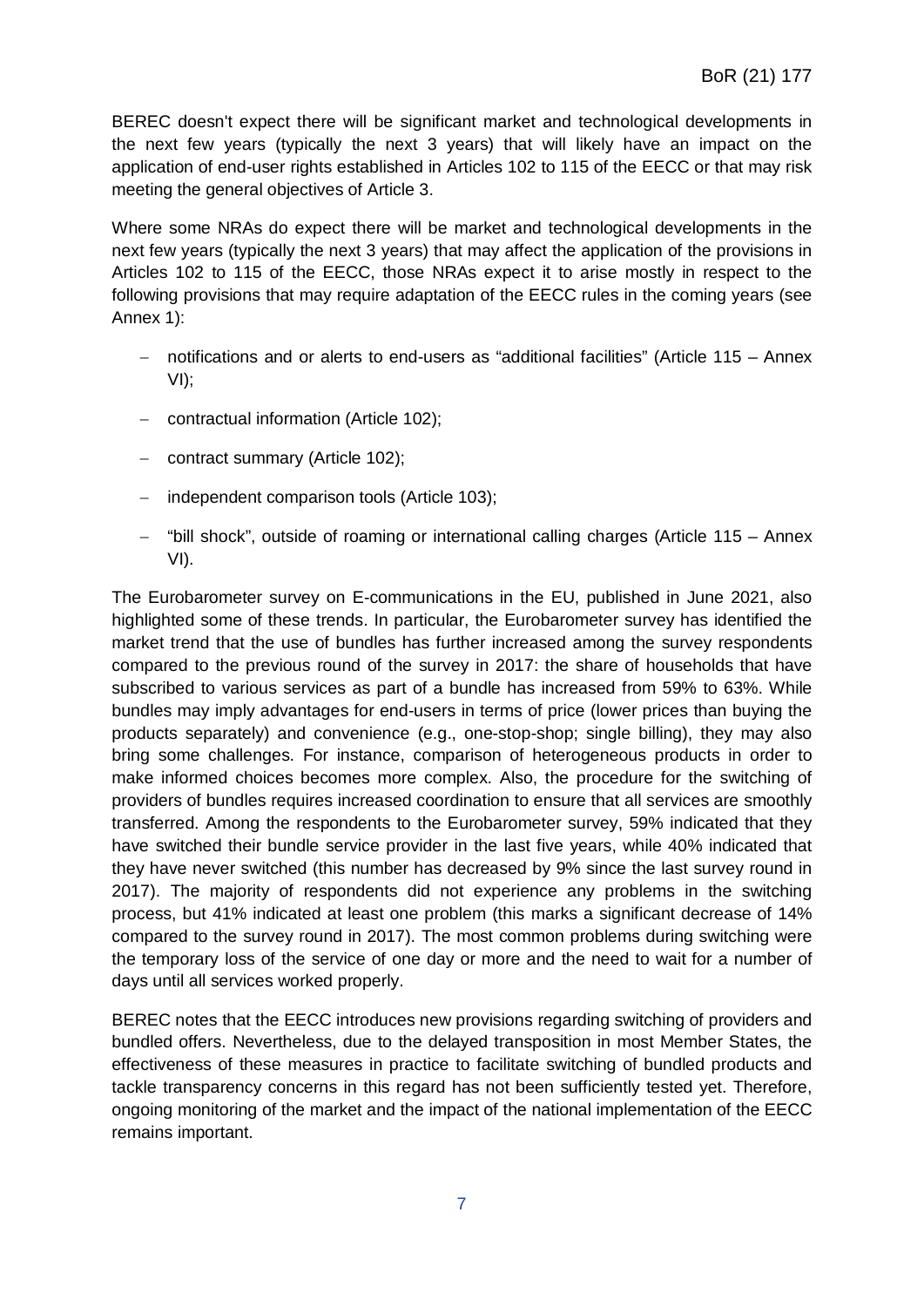Responses to the Eurobarometer survey have also indicated that 13% of respondents have received fraudulent phone calls which have resulted in extra charges to them after answering them or calling them back. Similarly, 12% of respondents reported that they have received unsolicited messages on their mobile which has resulted in extra charges to them. These statistics support the conclusions drawn from the input of the NRA's and indicate that the issue of fraudulent and unsolicited calls and messages deserves further monitoring also from BEREC.

BEREC notes that the EECC contains new provisions aimed at increasing billing transparency, especially for premium rate services. Due to delayed national transposition, the effectiveness of these measures cannot be fully established at the present time, however identified problems concerning fraudulent calls and unsolicited messages should be closely monitored in order to assess whether specific action is warranted.

#### **Preliminary conclusions**

BEREC does not consider likely that market and technological developments over a threeyear time horizon will impact on the application of end-user rights established by Title III of Part III or that such developments point to a significant risk of the objectives of Article 3 of the EECC not being met. Nonetheless, given the limited experience of the application of Title III of Part III and the dynamic nature of some of the market developments that have been identified, there is potential for significant change in this area within that time period. Therefore, BEREC considers the continued monitoring of market and technology trends to be important.

## <span id="page-8-0"></span>**3.2 Informed choice, completeness of contractual information and switching**

The review procedure on end-user rights established under Article 123 of the EECC tasks BEREC with analysing every three years how Title III of Part III of the EECC meets the general objectives of the regulatory framework set out in Article 3, taking into account the type of services covered within the scope of the current provisions.

In particular, Article 123 explicitly requires that this assessment includes an analysis of the ability of end-users of all ECS to make free and informed choices, including on the basis of complete contractual information; of whether end-users are able to easily switch their provider of ECS and the impact of any lack of such abilities in terms of market distortions or end-user harm.

The main provisions in the EECC aiming to ensure informed choices, the completeness of contractual information, and the ease of switching, for end-users, are contained in Articles 102 to 107 and include detailed rules regarding:

- − transparency obligations before the consumer is bound by a contract (Article 102(1));
- − information requirements for contracts with the end-users (Article 102(3));
- − contract summary template (Article 102(3));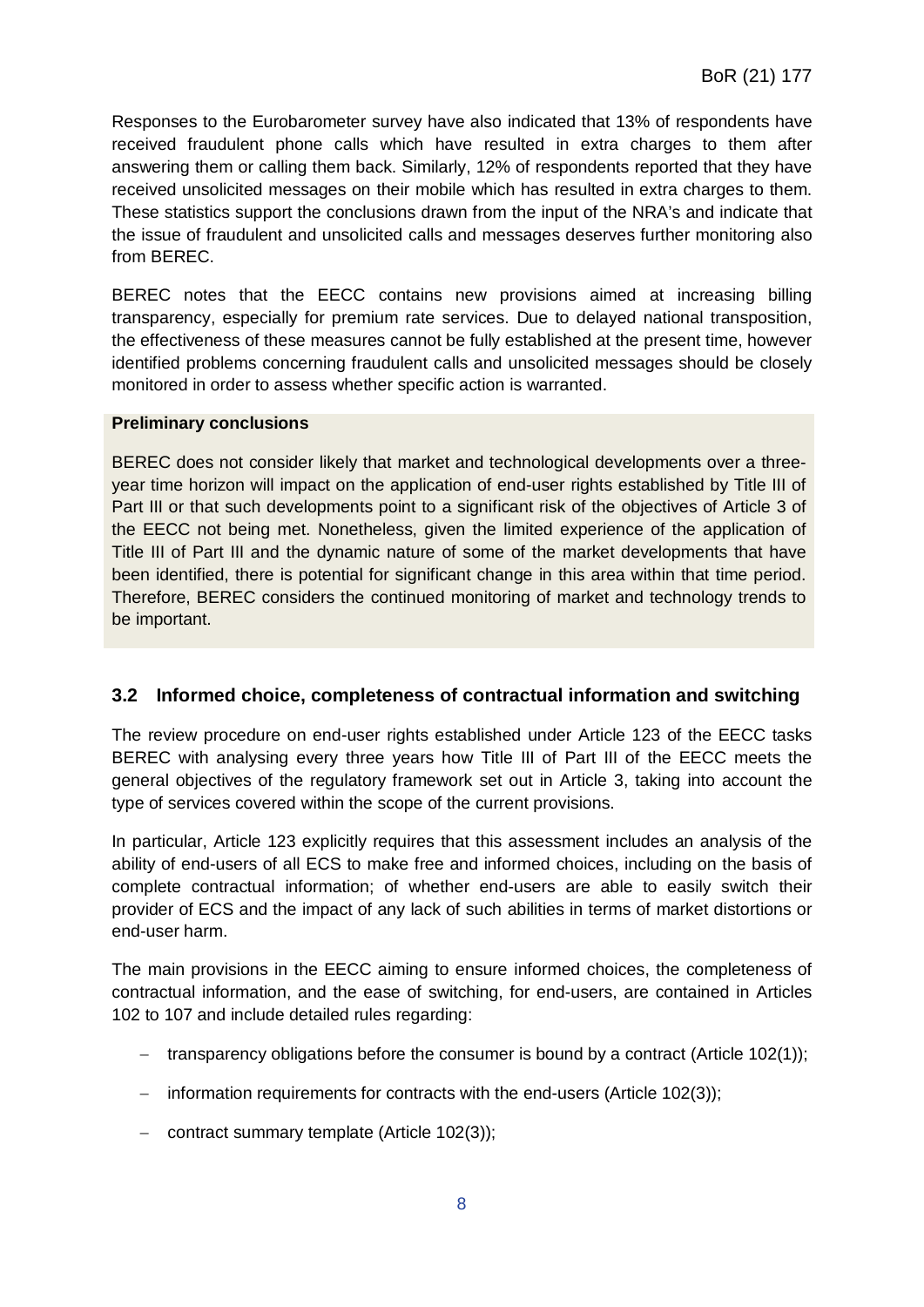- − facilities to allow consumers monitoring and control usage of services (Article 102(5)) as well as quality of service (Article 104);
- − publication of information and comparison tools (Article 103);
- − contract duration and termination (Article 105);
- − switching of provider including number portability (Article 106);
- − rules applicable to bundles (Article 107).

The type of services in the scope of these provisions varies. The same goes for the endusers concerned (i.e., some apply only to consumers, others to consumers, microenterprises and small enterprises as well as not-for-profit organisations, and others to all end-users).

#### **End-users' complaints**

As mentioned under section 2, BEREC gathered evidence on the evolution of the markets and the functioning of sectoral end-users' rights by means of a targeted request for information to NRAs. Where necessary, the NRAs in turn collected information from other competent authorities ("OCAs"). [10](#page-9-0)

In this request for information NRAs were asked to indicate the issues that raised most recurring complaints from end-users. Consumer complaints can be a useful input to measuring consumer detriment. However, evidence would suggest that complaints to consumer bodies, including NRAs, may account only for a small proportion of those who have encountered a particular problem<sup>11</sup> and therefore problems identified from this source may be more prevalent than the data indicates. Complaints were most common in the following categories: contract duration and termination, quality of service, unwanted premium rate services billing, switching and number portability.

BEREC discusses these matters in other sections of this report as well as in other ad hoc documents such as the BEREC report on the handling of third party payment charges on mobile phone bills - BoR (21) 118. This report provides a useful benchmark and insight into how Member States currently handle third party payment charges on mobile phone bills and what protections are available to end-users. The same exercise will be considered for inclusion in the BEREC Work Programme in 2023.

#### **Developments regarding transparency and contractual information**

BEREC inquired of NRAs about the impact of market and technological developments on the specific provisions of the EECC regarding transparency and contractual information. The

-

<span id="page-9-1"></span>https://eur-lex.europa.eu/legal-content/EN/TXT/PDF/?uri=CELEX:32018R1971&from=EN <sup>11</sup> See: Measuring Consumer Detriment And the Impact of Consumer Policy, Feasibility Study, OECD Digital Economy Papers, April 2020, No. 293, at page 12.

<span id="page-9-0"></span><sup>10</sup> See Article 13 of Regulation (EU) 2018/1971:

[https://www.oecd.org/digital/measuring-consumer-detriment-and-the-impact-of-consumer-policy-0c2e643b](https://www.oecd.org/digital/measuring-consumer-detriment-and-the-impact-of-consumer-policy-0c2e643b-en.htm)[en.htm](https://www.oecd.org/digital/measuring-consumer-detriment-and-the-impact-of-consumer-policy-0c2e643b-en.htm)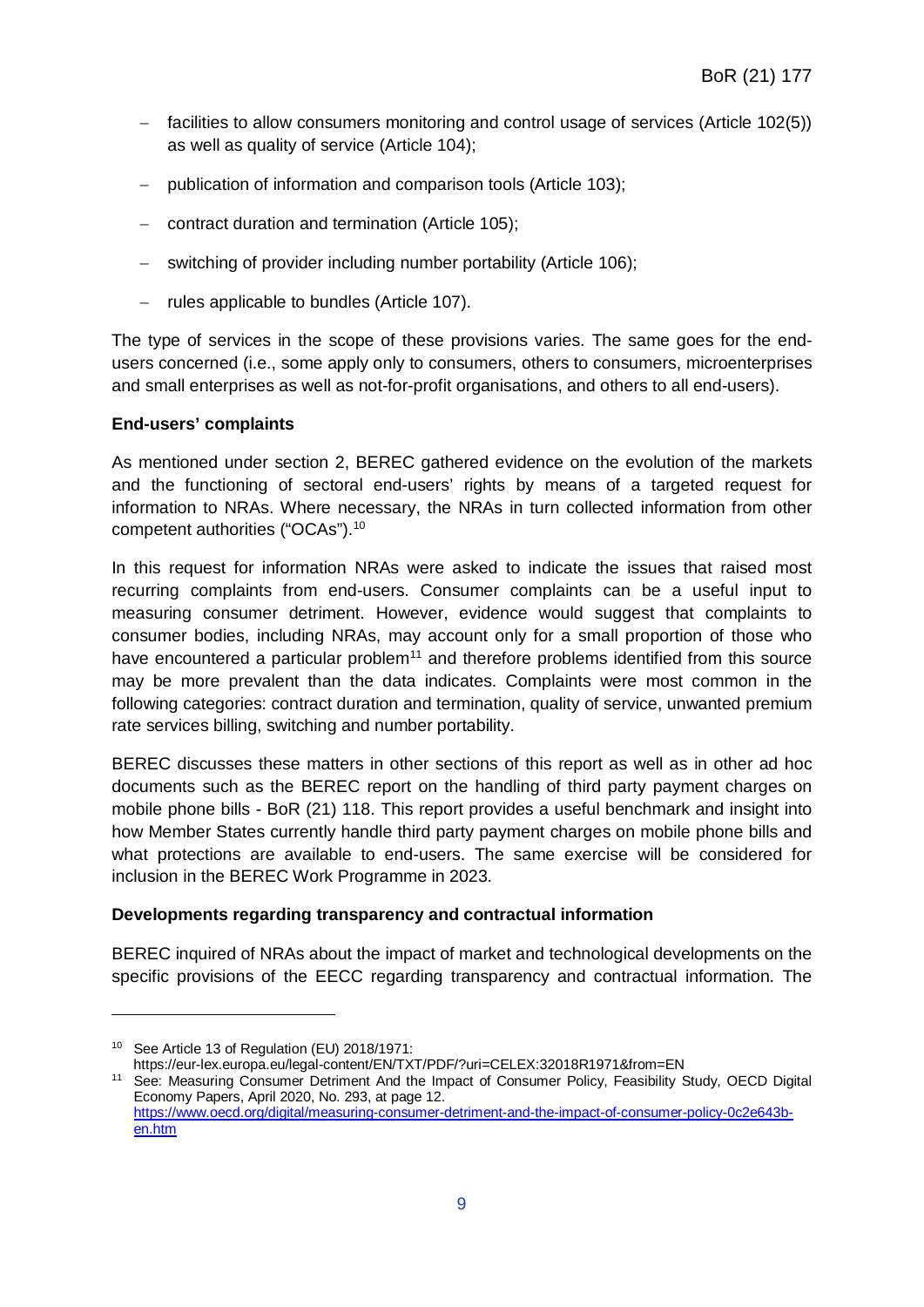results show that, in general, most respondents shared the view that there have been very few technological developments since 2018 which have had an impact on the effectiveness and proportionality of EECC provisions aiming to ensure end-users can make informed choices (see Annex 1).

Nevertheless, such results are to be considered in light of the lack of transposition of the EECC in the majority of Member States and the limited experience in the application of the new provisions in those countries where it has been transposed.

BEREC has taken into consideration the limited experience in the application of the EECC and the three years periodicity of the review procedure on end-user rights established under Article 123 of the EECC and asked, with a forward-looking approach, about the expected market and technological developments in the period 2021-2024 that may affect the application of the provisions regarding transparency and contractual information in the EECC.

Those who expect changes in the coming years listed the main developments that will likely impact on retail services in their countries.

Several respondents expect that the new provisions regarding publication of information, comparison tools, [12](#page-10-0) the contract summary template and quality of service, will increase the transparency and scope of information for end-users in a positive manner. However, one NRA also indicated that the new obligation in the EECC of email forwarding or access to emails after termination of an internet access service ("IAS") contract may raise issues as it observed that some IAS providers had stopped providing email services before the EECC had been fully transposed.

Several respondents shared their concerns regarding fraud, unwanted premium rate services<sup>[13](#page-10-1)</sup> and third party billing and suggest different solutions to cope with these issues, such as obliging operators to pay the damage back to end-users where there is abuse proven regarding unwanted premium rate services, or deactivating third party billing by default instead of just allowing the possibility of deactivation as foreseen in the EECC (Annex VI (h)).

Another issue identified, which is also related to premium rated content, was the increase in use of NI-ICS for the provision of such content based on Direct Carrier Billing and possibly other models, thus being an evolution of the provision of premium rate services from premium numbers and SMS. It is suggested that evaluation is carried out in 2023 and beyond as to whether Member States have the adequate tools at their disposal to address this matter.

<span id="page-10-0"></span> $12$  This is something that has also been identified as having a consumer benefit elsewhere: https://www.oecd.org/digital/measuring-consumer-detriment-and-the-impact-of-consumer-policy-0c2e643b-<br>en.htm (at page 28).

<span id="page-10-1"></span><sup>&</sup>lt;sup>13</sup> This was an issue identified also by one stakeholder as part of the informal stakeholder engagement by BEREC. The stakeholder noted continued consumer harm and confusion around premium rate services ("PRS"), submitting that there should be clearer procedures on how consumers are to deal with charges imposed on them without request and that the burden of proof should be on the operator or PRS provider to establish such charges were properly imposed.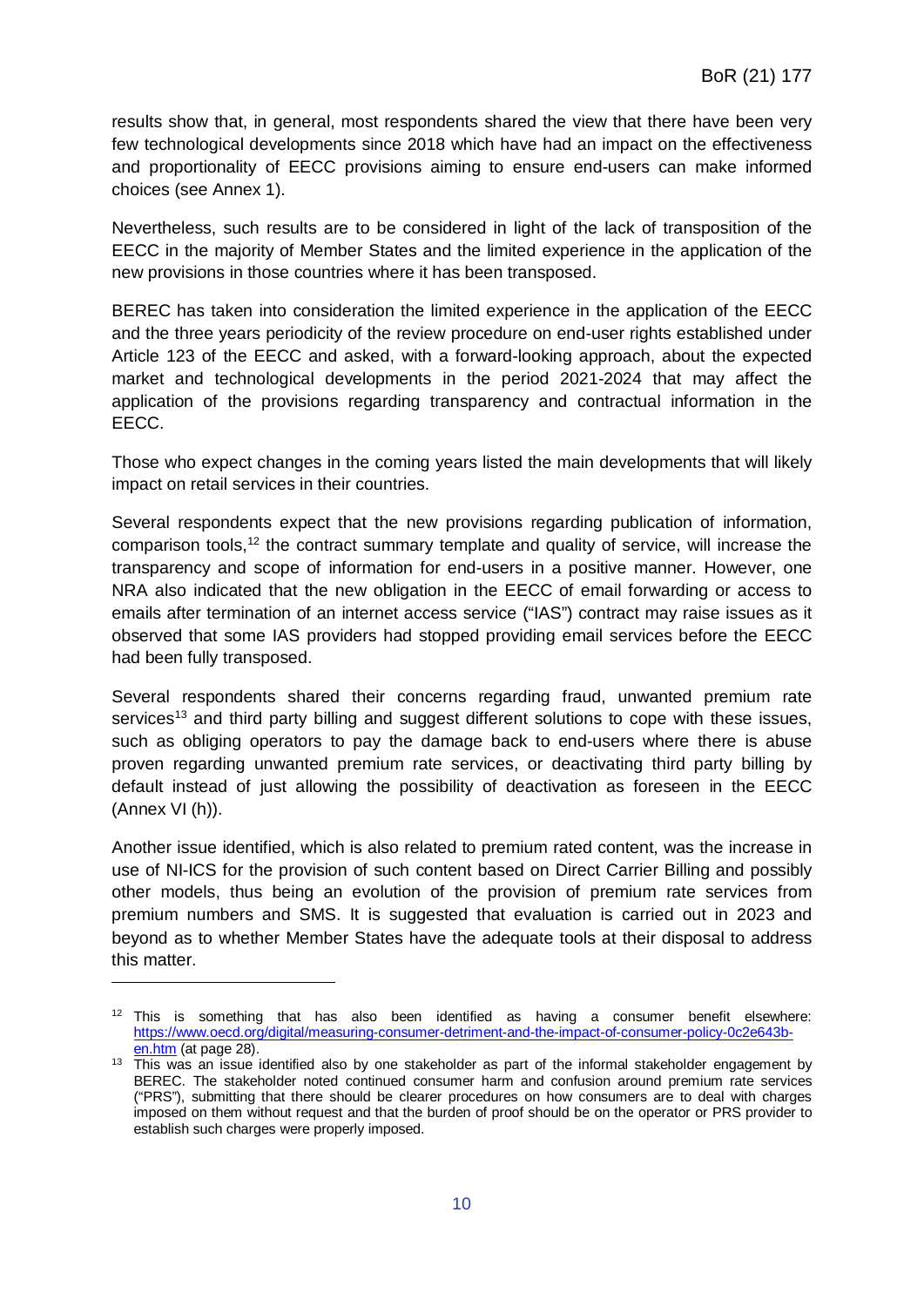An increasing trend of fraud traffic based on installation of malicious software and applications from application stores was identified by one respondent. It called for an effective solution and provisions to address this matter considering also international fraud traffic.

One respondent expressed the view that over the next three years offers that provide for unlimited voice or data volumes will grow considerably and specific transparency measures regarding the fair use policies linked to those offers should be developed. Another development identified was the more widespread use of apps and in-app notifications.

With regard to the European Commission Implementing Decision on the Contract Summary,<sup>[14](#page-11-0)</sup> one NRA suggested adapting it to SME users to better take account of the reality of value added tax for such users.

Finally, one respondent raised a number of concerns regarding the potential for different approaches to be taken by countries or NRAs with regard to aspects of the EECC that were considered insufficiently prescriptive. It recommended further consideration and possible development of BEREC guidelines to ensure the consistent application of the EECC regarding the following matters:

- − best tariff advice and information, and the approach to be taken to its content, timing and format;
- − pre-pay credit refunds individual contractual terms had the potential to greatly affect the implementation of this provision in practice;
- − contract summary the timing, formatting and accessibility requirements were insufficiently precise and left potential for unhelpful variations of approach;<sup>[15](#page-11-1)</sup>
- − bundles the definition of bundle, the potential for 'regulatory clash' across sectors, and potential confusion for end-users (through issues such as linked contracts and differing contractual terms and time periods being applicable to different bundle elements);
- − contract change notifications (Article 105(4)) it is not mandated that in all cases notification periods and termination periods must run in parallel and be coterminous;
- − the right to port a number after cessation of the contract an extended period, beyond the one month minimum (Article 106(3)), could be necessary and appropriate in the interests of end-user protection.

<span id="page-11-0"></span><sup>14</sup> Regulation (EU) 2019/2243

<https://eur-lex.europa.eu/legal-content/EN/TXT/PDF/?uri=CELEX:32019R2243&from=EN>

<span id="page-11-1"></span><sup>&</sup>lt;sup>15</sup> The limitations of the contract summary were identified by one stakeholder in the context of the informal stakeholder engagement by BEREC. The ability to go beyond a single page where "duly justified", to reduce the font size "in duly justified circumstances" and the ability for providers to choose their own font type and colour were all identified as shortcomings problems with the ability for consumers to compare bundles through their use of contract summaries were also foreseen.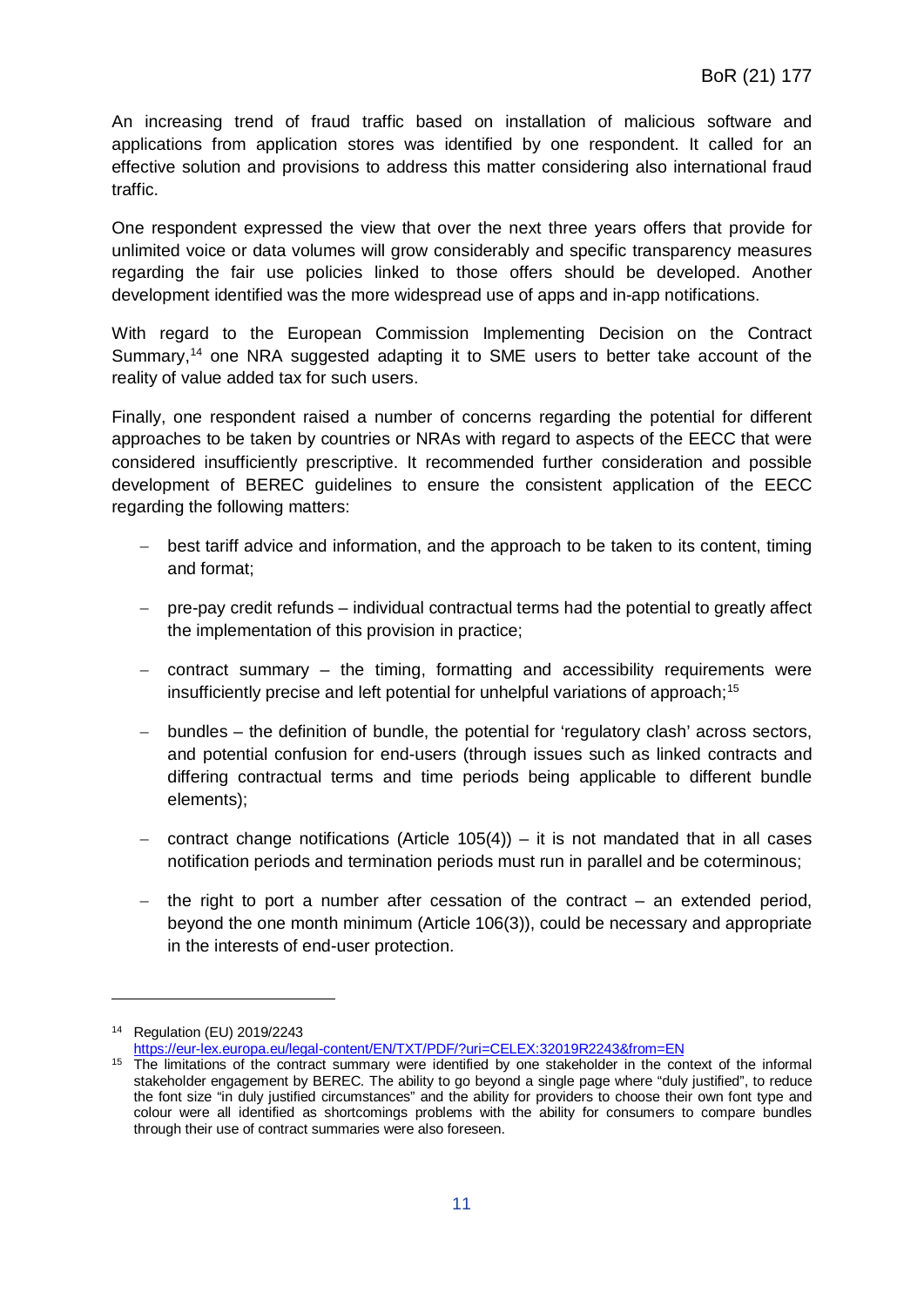#### **Conclusions regarding transparency and contractual information**

BEREC is of the view that the provisions around transparency and contractual information should have a positive impact for end-users and aid the development of the retail market. The contract summary and increasing use of comparison tools are expected to be of particular benefit. As stated, there is limited experience of the application of these provisions to date; however, the responses received to the questionnaire identify a number of issues that will require careful monitoring based on reported trends and concerns already identified by NRAs and in particular, issues related to premium rate services, direct carrier billing, fraud traffic, email forwarding and the implementation of the contract summary requirements. It was also underlined that some implementation concerns may be addressed by means of BEREC guidelines which would not require a legislative update.

#### **Developments regarding contract duration and termination and provider switching**

### *Past and future developments that may impact contract duration and termination and provider switching*

As in the case of the provisions regarding transparency and contractual information, BEREC inquired of NRAs regarding the impact of market and technological developments on the specific provisions of the EECC on contract duration and termination and provider switching.

#### *Developments since 2018*

Most respondents did not identify any market or technological developments since 2018 that may have an impact on the effectiveness or proportionality of the provisions concerning contract duration and termination and provider switching and number portability. The small number of developments that were identified concerned the issues of contract duration, eSIM and bundles.

Different views were expressed on the changes to the provisions around the maximum contract duration made by the EECC. While 24 months remains the upper limit, there is no longer the possibility to have more than one upper limit for different scenarios. This issue was raised as a concern by two respondents, whereas a third identified a move away from contractual commitment periods in general in that Member State.

The potential for eSIM to impact switching was raised by two respondents. One expressed a concern that manufacturers of equipment such as smartphones, tablets and other devices could restrict their usage to profiles associated with a specific mobile communications provider or a limited set of such providers. This had the potential to adversely affect the ability of an end-user to switch provider, the respondent said.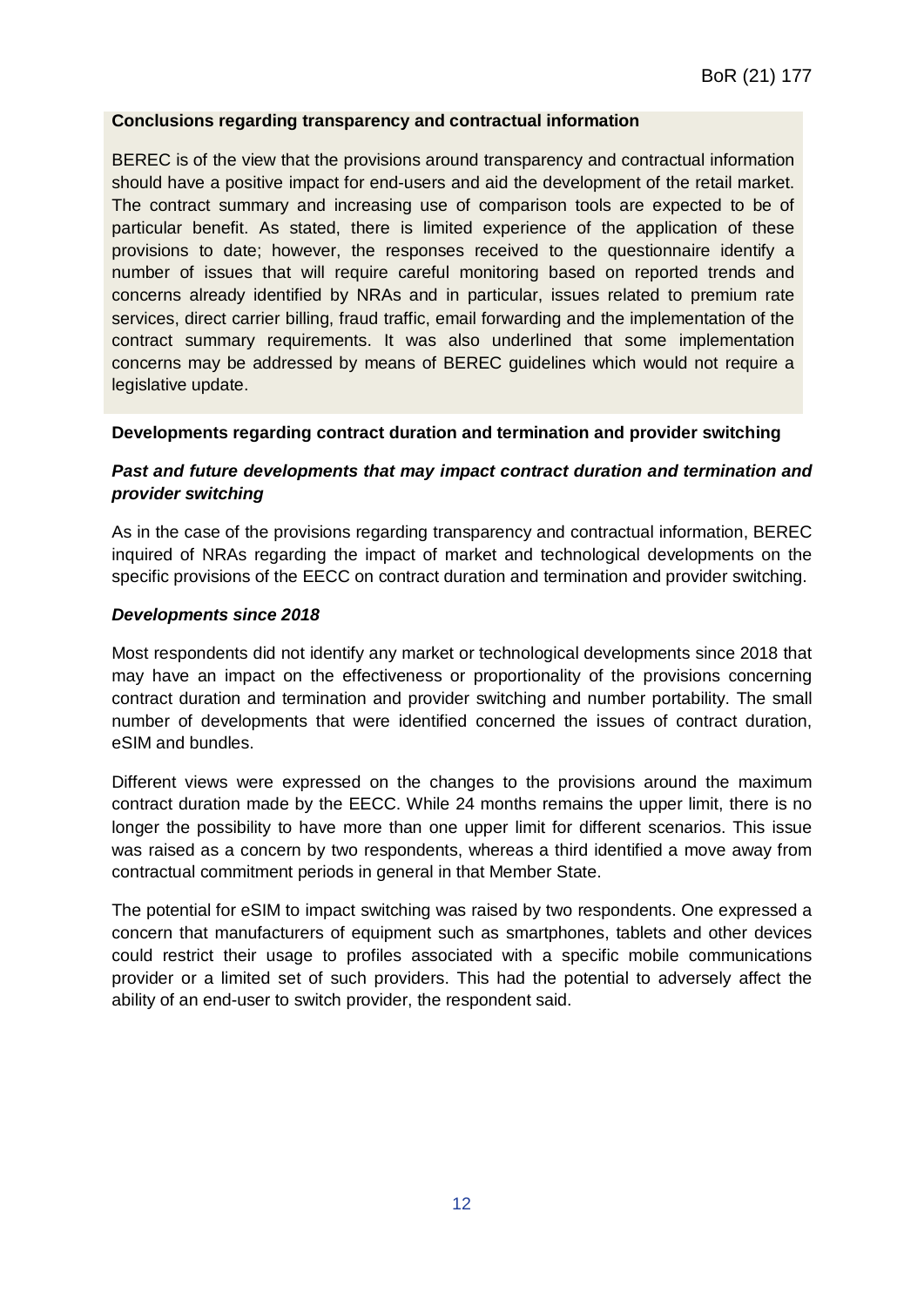## *Future developments*

-

When asked about future developments, one respondent identified market and technological developments that may impact in this context as including bundles<sup>[16](#page-13-0)</sup> (in particular linked contracts), and developments in the market (offering eSIMs, over-the-air provisioning as well as new terminal equipment/applications<sup>[17](#page-13-1)</sup> and any associated locking practices). Consumer behavioural biases were also identified as having the potential to impact the degree to which information is sufficient and understood. The impact of these trends on end-user rights (positively and negatively) was not yet possible to determine, however. The introduction of the eSIM was referenced by another NRA who stated that this may have the potential to hinder the switching of providers, as manufacturers of smartphones, tablets, wearables (e.g., smartwatches), and M2M/IoT devices (e.g., including those in cars) have the possibility of only allowing profiles from a specific mobile communications provider or a limited set of mobile communications providers.

### *Suggestions for improvement for contract duration and termination and provider switching*

Some respondents made suggestions for improvement with respect to the rules regarding provider switching.

One respondent recommended the introduction of the portability validation code ("PVC") to speed up the process of switching operator while keeping the same phone number and enabling a reduction in rejected portability requests. Another suggestion was for greater flexibility regarding the recipient led switching process in case of large enterprises who were said to be capable of managing their IAS switch by themselves. This was linked to the necessity to give end-users that are enterprises or not-for-profit organisations more flexibility to waive all or part of the switching provisions when the IAS is offered on a stand-alone basis.

The benefit of providing annual best tariff information to all end-users, and in particular to business customers with bespoke contracts, was also queried.

One respondent suggested that it should be possible for bundles to be able to be divided into single services in order to switch partially or terminate one service. There was a further expressed concern regarding the need to align the notification period required under the contract change provisions and the period in which the separate end-user right of exit applies.

<span id="page-13-0"></span><sup>&</sup>lt;sup>16</sup> As part of the informal stakeholder engagement, one stakeholder identified a general trend of switching and porting difficulties in the case of bundled offers, particularly in respect of IAS. It stated that there can be a lack of clarity among end-users regarding the switching process and as to which operator is responsible. Long commitment periods, switching costs/penalties and 'lock-in' effects were all identified as barriers to changing provider.

<span id="page-13-1"></span><sup>&</sup>lt;sup>17</sup> One stakeholder, in its submission as part of informal stakeholder engagement, identified dependency by end-users on IAS providers' own terminal equipment could disincentivise switching of provider (particularly in the case of bundled contracts), or hinder legitimate termination of contracts.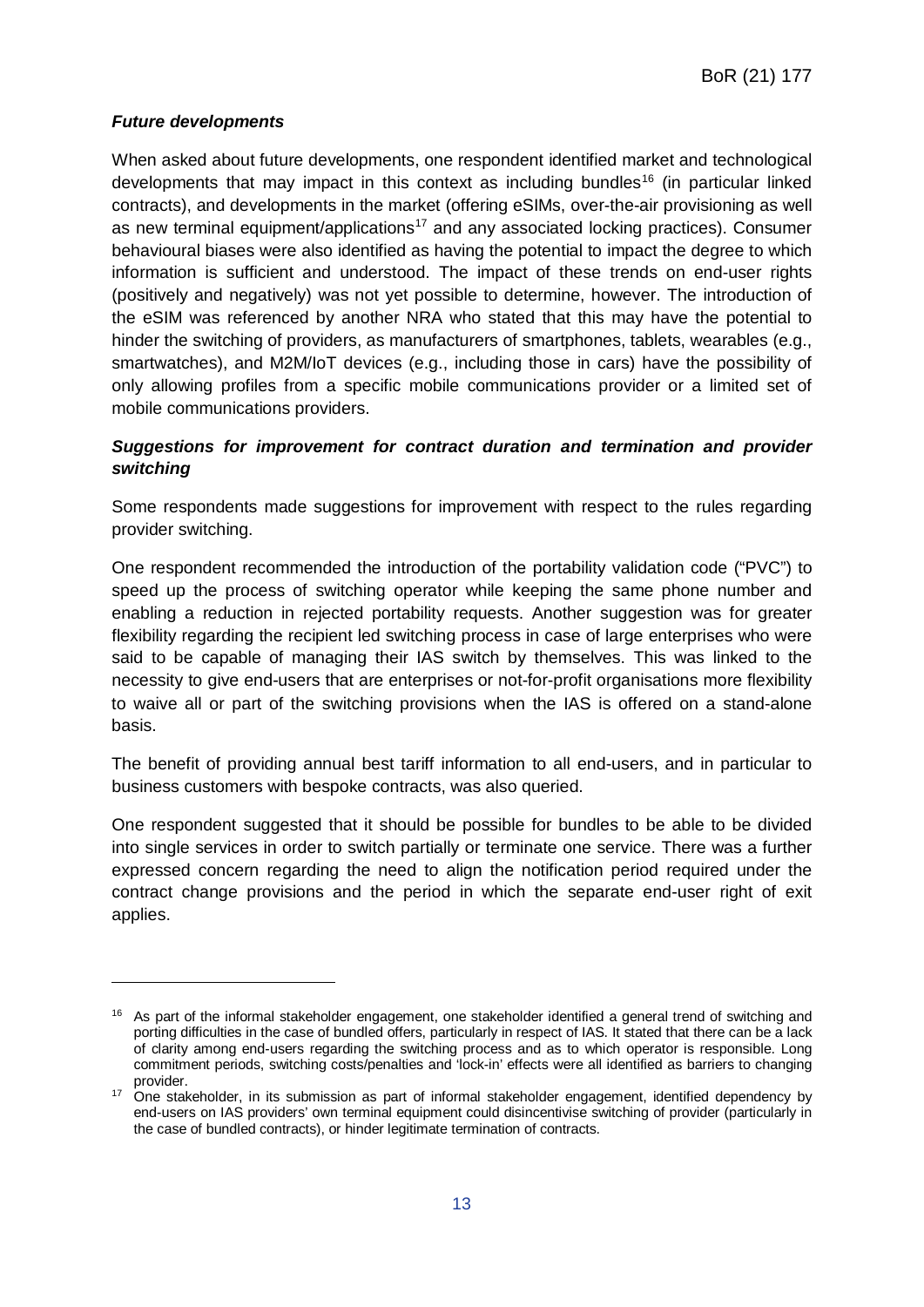As it was one of the issues pointed out by stakeholders, BEREC asked about possible additional rules regarding the communication channels with the end-user for switching. In this regard, most respondents stated that the EECC will adequately address this issue and no other communication channel is needed regarding switching procedures, including number portability, for the provisions of information and cancellation of the procedure.

Only four respondents thought that the EECC should include additional rules about the communications channels with the end-user regarding switching procedures, including number portability, for the provisions of information and cancellation of the procedure. Two of the four responses were to the effect that the EECC allowed NRAs to specify channels of communication in the context of establishing the details of the switching and porting processes in accordance with Article 106(6). Another respondent said that it should be possible for end-users to communicate with providers in person, and not simply by phone and electronic means.

With regard to switching of bundled products, most respondents did not see a need for switching rules to be developed and adapted to the switching of bundles. Among those who did see such a need however, a common theme was expected difficulties for end-users seeking to switch only part of their bundle. One respondent suggested that specific "opt-out" procedures should be put in place to deal with this. Another suggested that bundles should be able to be divided into single services in order to effect a partial switch or termination (out of a bundle). Another respondent cited "commercial or market complexities" in the form of linked or dependent contracts, as well as the possibility for regulatory clash given the absence of a definition in the EECC of what a bundle is.

Only two respondents considered a need for switching rules in relation to business users to be further developed or adapted. One referenced the need to adapt rules to the specific case of bulk switching. Another highlighted the fact that there is no obligation in the EECC for offers without "loyalty periods" to be available in the market.

Most respondents did not think that specific rules or guidelines were needed for over-the-air ("OTA") provisioning. Of those who did, one referenced Article 93(6) as the source of ambiguity regarding OTA provisioning and another found the use of OTA provisioning to be a misleading description, as OTA did not transfer the phone number, which had to be moved to the new provider later on in the porting process. One NRA said that the introduction of eSIM has the potential to hinder the switching of provider, as manufacturers of smartphones, tablets, wearables (e.g., smartwatches), and M2M/IoT devices (e.g., including those in cars) have the possibility of only allowing profiles from a specific mobile communications provider or a limited set of mobile communications providers.

## *Compensation rules regarding contract duration and termination and provider switching*

BEREC notes that there seem to be significant differences in the approach of Member States to the implementation of the compensation scheme foreseen in Article106(8) of the EECC. The full assessment of these divergences will only be possible after transposition is completed in all Member States.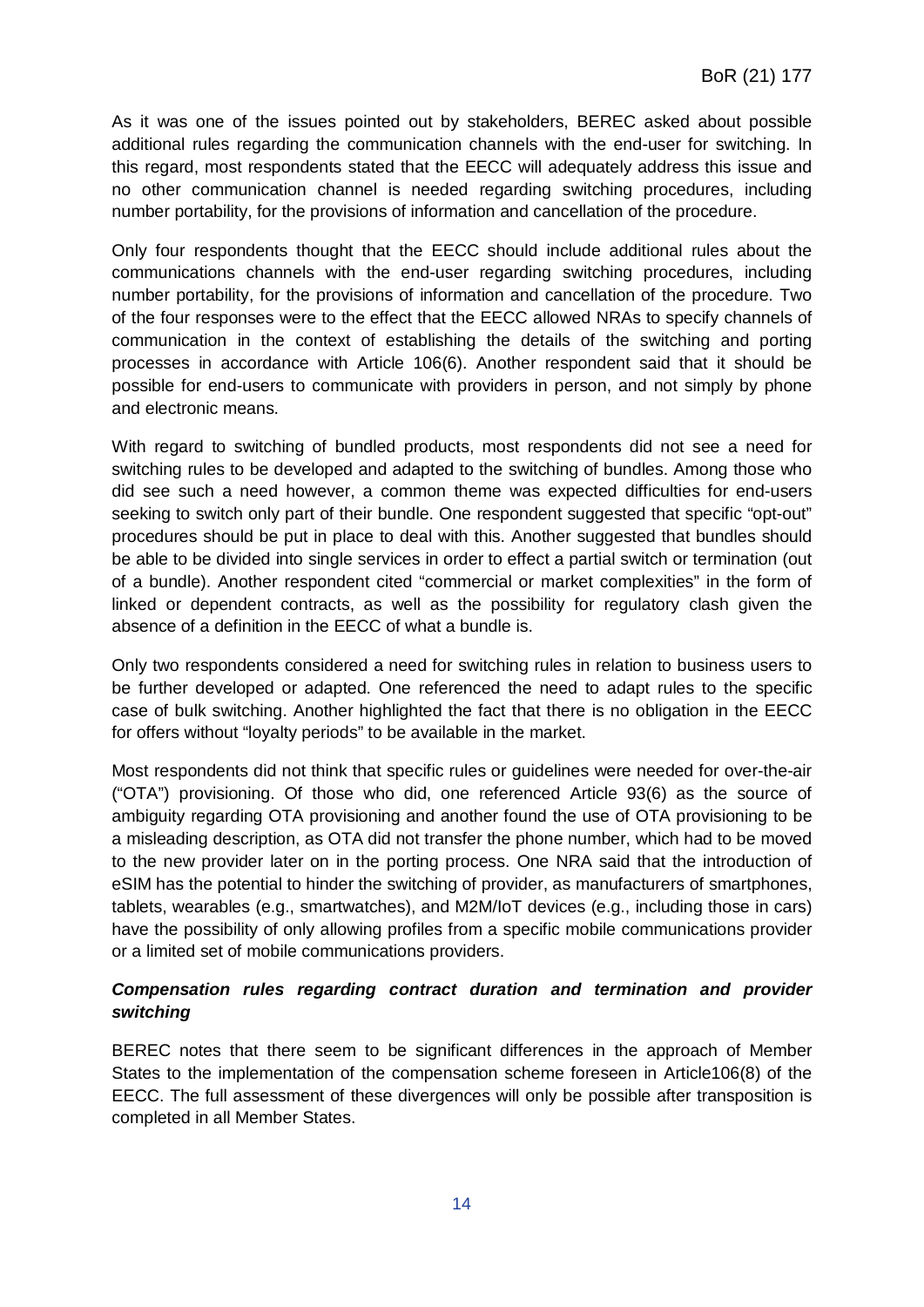With regard to the level of end-user compensation, almost one third of responses were to the effect that national rules specify the level in some cases, while the same amount stated that their rules specify the level of compensation in all cases. A similar number of respondents said that this provision had not yet been transposed in their country. A small number of respondents said that the level of compensation was not specified in any case. In the majority of countries where the compensation requirements have been implemented, an application is required before compensation is paid to an end-user. In most cases there is no time period established in the law within which compensation is to be paid nor are the means by which compensation is to be paid specified.

## *Request for further guidance regarding contract duration and termination and provider switching*

Regarding whether NRAs require further specification or guidance on the enforcement of certain areas, three respondents signalled that further guidance would be required on retaining the right to port a number for a minimum period of one month. Five respondents cited the need for further guidelines on email forwarding or access to email after termination of their contract. Thirteen respondents sought specification on penalties and compensation while eight stated that there was no need for further guidance on these topics. Four respondents considered that further specification would be necessary on other areas.

### *Issues requiring further specification or guidance for its enforcement*

Two respondents considered that provisions in the EECC regarding contract duration and termination and provider switching seem sufficient, although some respondents referred to the fact that it has not been implemented yet. One respondent also considered that the above provisions should be regulated by NRAs based on national specificities. Another respondent observed that email forwarding or access to email after termination of the contract is not yet implemented in the recipient led switching processes, but that this issue requires enforcement. One respondent also noted that as compensation was not paid frequently, a recommendation had been made to the relevant Telecoms Minister to change the regulation in such a way that compensation is paid automatically by operators.

#### **Conclusions regarding contract duration and termination and provider switching**

BEREC considers that there is no need at the present time to introduce amendments in the provisions concerning contract duration and termination and provider switching and number portability. Nevertheless, BEREC suggests that NRAs follow closely issues regarding contract duration, eSIM, email forwarding and bundles and how the EECC, once transposed, is able to address any emerging or application issue that might arise regarding these matters. BEREC will also analyse the possibility of exchanging knowledge and best practices regarding compensation and penalty rules.

## <span id="page-15-0"></span>**3.3 Effective access to emergency services**

Article 123 of the EECC also requires BEREC to analyse to what extent effective access to emergency services is appreciably threatened, in particular due to an increased use of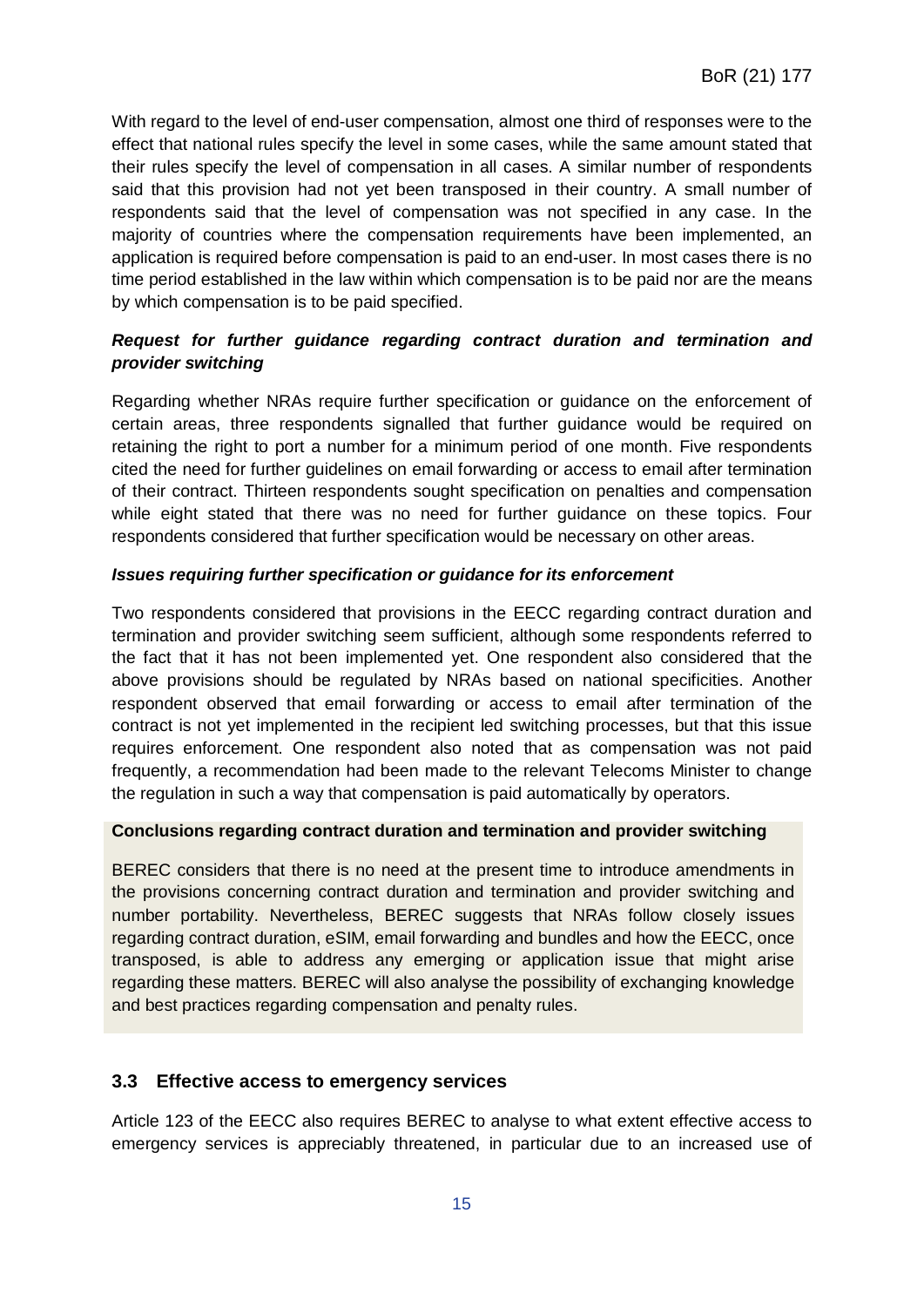number-independent interpersonal communications services, by a lack of interoperability or technological developments.

The EECC refers to emergency services in its Article 109. This provision requires the European Commission to issue a report every two years on the effectiveness of the implementation of the single European emergency number '112'. The first of these reports<sup>[18](#page-16-0)</sup> was published in December 2020 and signals as areas for improvement the implementation of handset-based location, access to emergency services when roaming within the EU and access by end-users living with disabilities.

In addition, Article 109(8) foresees the adoption of delegated acts on the measures necessary to ensure the compatibility, interoperability, quality, reliability and continuity of emergency communications in the Union with regard to caller location information solutions, access for end-users with disabilities and routing to the most appropriate Public Safety Answering Point (PSAP). The first such delegated act shall be adopted by 21 December 2022, after consulting BEREC. In this context, BEREC will deliver an Opinion focused on these matters in the coming months.

In view of the outcomes of the questionnaire circulated to NRAs, BEREC notes that NRAs (more than 85%) in general reported that end-users have free access to emergency services via the single European emergency number and their emergency traffic is routed to the most appropriate PSAP together with their location information.

It was mentioned by some NRAs that some IP-based services are not fully compliant with the obligation to provide free access to emergency services. Other IP-based voice services which are number-independent (i.e., not number-based) do not even provide access to emergency services. Furthermore, the EECC does not require NI-ICS to provide access to emergency services.

Where some NRAs mentioned less effective access to emergency services due to not routing it to the most appropriate PSAP, it was mentioned that in the case of Voice over IP (VoIP) services using Session Initiation Protocol (SIP)-servers, there are technical issues to reach the most appropriate PSAP. Some examples were mentioned:

- − A user of a VoIP service is located in Country A while the SIP-server is located in Country B. 112 traffic then gets first routed to a PSAP in country A. The provider of the SIP-server in Country A does not have access to the PSAP in Country B. The PSAP in Country A must route the traffic to a PSAP in Country B.
- − IP-based number-based service providers state they are not able to route correctly due to insufficient knowledge of the network topology of the underlying networks transporting the emergency communication service. Service providers argue the reason is technological.

<span id="page-16-0"></span><sup>18</sup> [https://ec.europa.eu/newsroom/dae/document.cfm?doc\\_id=72412](https://ec.europa.eu/newsroom/dae/document.cfm?doc_id=72412)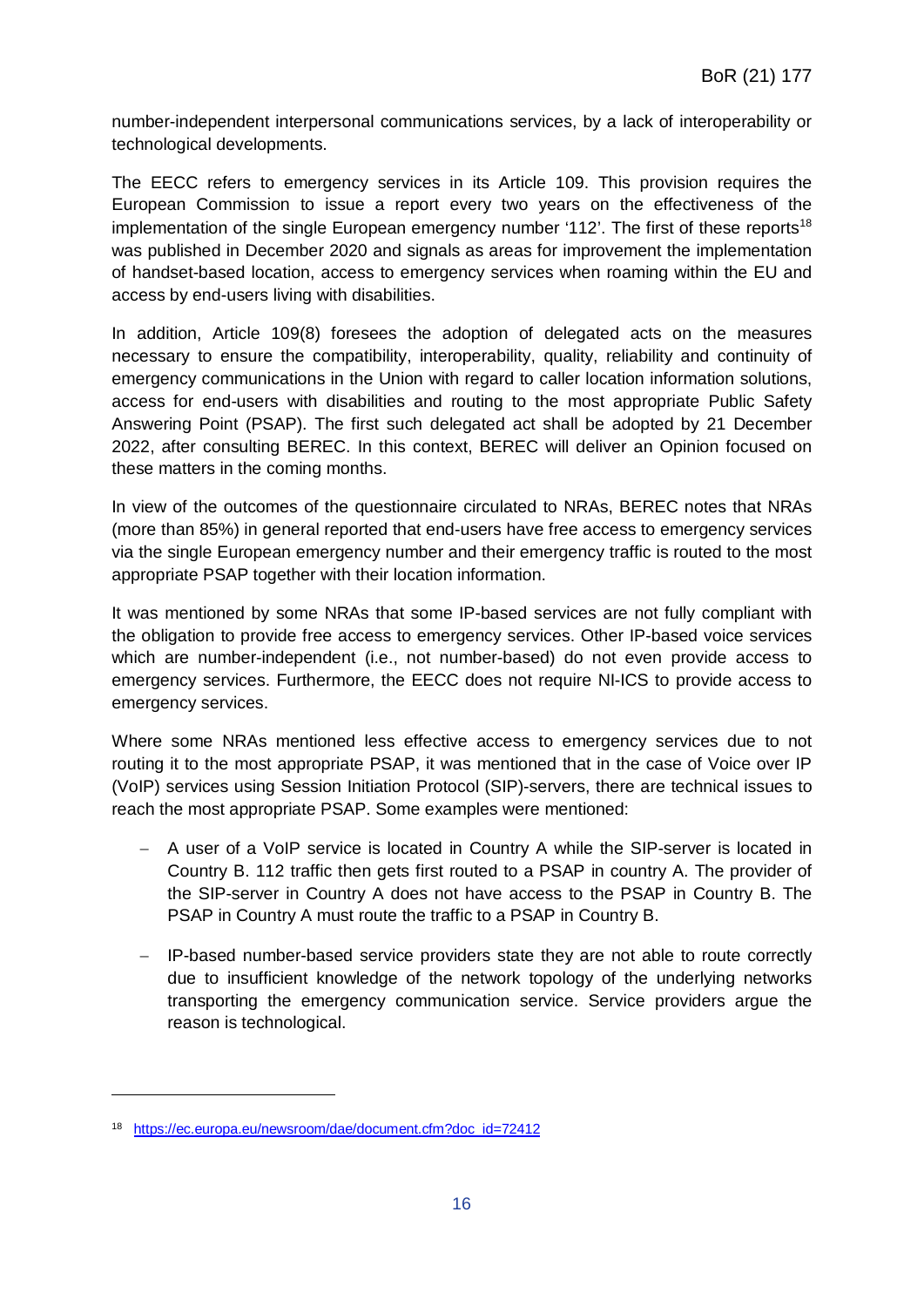− Nomadic services are the main source of concern. The nomadic VoIP may have difficulties identifying the most appropriate PSAP (the home, or next to the caller's current location).

Where technical reasons are mentioned, BEREC thinks it possible that these could also arise from a lack of collaboration / information sharing amongst all the parties involved in the setting up and routing of the electronic communication.

Finally, some NRAs mentioned that the location information is not delivered correctly to the emergency services.[19](#page-17-1)

### **Conclusions regarding effective access to emergency services**

BEREC notes that the provisions regarding emergency services in the EECC have not been fully developed yet as the delegated act in this matter is due in December 2022. In this regard and taking into consideration the transposition status, BEREC considers that there is no need at the present time to introduce amendments in the provisions concerning effective access to emergency services. Nevertheless, BEREC suggests that the European Commission (which is currently working on the delegated act for accessibility to emergency services), takes into account the aforementioned problems concerning VoIPbased services which use international SIP-servers or are nomadic in nature. BEREC highlights the importance of continued monitoring of the accessibility of emergency services. These preliminary conclusions do not pre-empt the analysis to be delivered in the 2022 BEREC Opinion in the context of the elaboration of the delegated act.

## <span id="page-17-0"></span>**3.4 Equivalent access and choice for end-users with disabilities**

-

The main provisions in the EECC under the Title III on end-user rights aiming at ensuring equivalent access and choice for end-users with disabilities are:

- − Article 111(1)(a) on equivalent access to electronic communications services;
- − Article 111(1)(a) on equivalent access to contractual information pursuant to Article 102(1);
- − Article 111(1)(a) on equivalent access to contract summary templates pursuant to Article 102(3);
- − Article 111(1)(a) on equivalent access to a facility to monitor and control the usage of services pursuant to Article 102(5);

<span id="page-17-1"></span><sup>&</sup>lt;sup>19</sup> Report from the Commission to the European Parliament and the Council on the effectiveness of the implementation of the single European emergency number '112' [https://www.europarl.europa.eu/RegData/docs\\_autres\\_institutions/commission\\_europeenne/com/2020/0808/](https://www.europarl.europa.eu/RegData/docs_autres_institutions/commission_europeenne/com/2020/0808/COM_COM(2020)0808_EN.pdf) [COM\\_COM\(2020\)0808\\_EN.pdf](https://www.europarl.europa.eu/RegData/docs_autres_institutions/commission_europeenne/com/2020/0808/COM_COM(2020)0808_EN.pdf)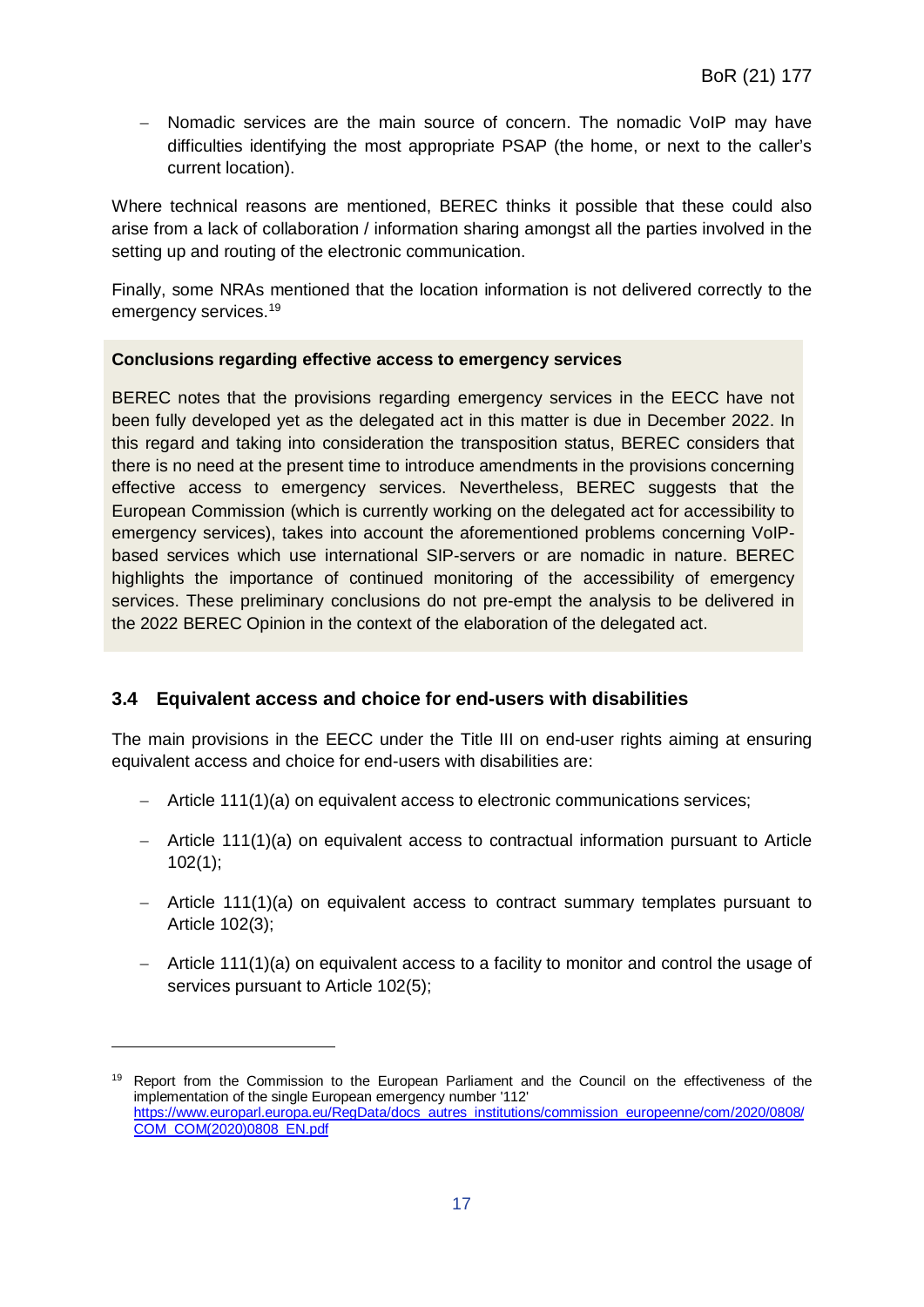- − Article 102(1) on accessible format of contract information;
- − Article 103(1) on equivalent access to information, which has to be published by service providers for transparency reasons;
- − Article 104(1) on equivalent access to quality of service information in case it has to be published by service providers;
- − Article 109(5) on equivalent access to emergency-services;
- − Article 111(1)(b) on the choice of undertakings and services available for end-users with disabilities:
- − Article 111(2) on encouraging compliance with the relevant standards or specifications laid down in accordance with Article 39.

#### *Past and future developments that may have an impact on equivalent access and choice of end-users with disabilities*

#### *Developments since 2018*

Most NRAs consider that there have not been any market and technological developments since 2018 that may have had an impact on the effectiveness or proportionality of the provisions concerning equivalent access and choice for end-users with disabilities, or they are not in a position to assess this question at this stage, or they are not the competent authority for this in their country and have not been able to obtain an assessment from the competent authority.

Of those NRAs who responded that there had been developments in the past, one NRA replied that COVID-19 developments and market trends increased reliance on electronic communications as well as reliance on electronic communications as an enabler to access social services (e.g., telehealth).<sup>[20](#page-18-0)</sup> Another NRA noted that video calling and conferencing have become much more widely used. One NRA mentioned a governmental initiative creating an app for deaf citizens in their country. Another NRA reported that in recent years there had been a joint initiative from the NRA and providers in their country to ensure the availability of emergency calls for users with hearing impairments and that now that specific emergency call services is available from all networks. One NRA mentioned the use of zerorated apps and access via SMS 113 emergency services for hearing and speaking impaired persons in their country, and another NRA mentioned the access to 112 by SMS.

#### *Future developments*

<span id="page-18-0"></span><sup>&</sup>lt;sup>20</sup> This aspect was also raised during the informal early stakeholder engagement. Two stakeholders pointed out that the most significant technological development since 2018 has been hyper-digitalisation of all aspects of life (work, education, public, private engagement, consumption, health, etc.) due to COVID-19 since the beginning of 2020. This had highlighted the importance of accessibility of digital technologies, including electronic communications services and the necessity of effective transposition and implementation of EU accessibility laws and standards, such as the EECC, European Accessibility Act, or EN301549.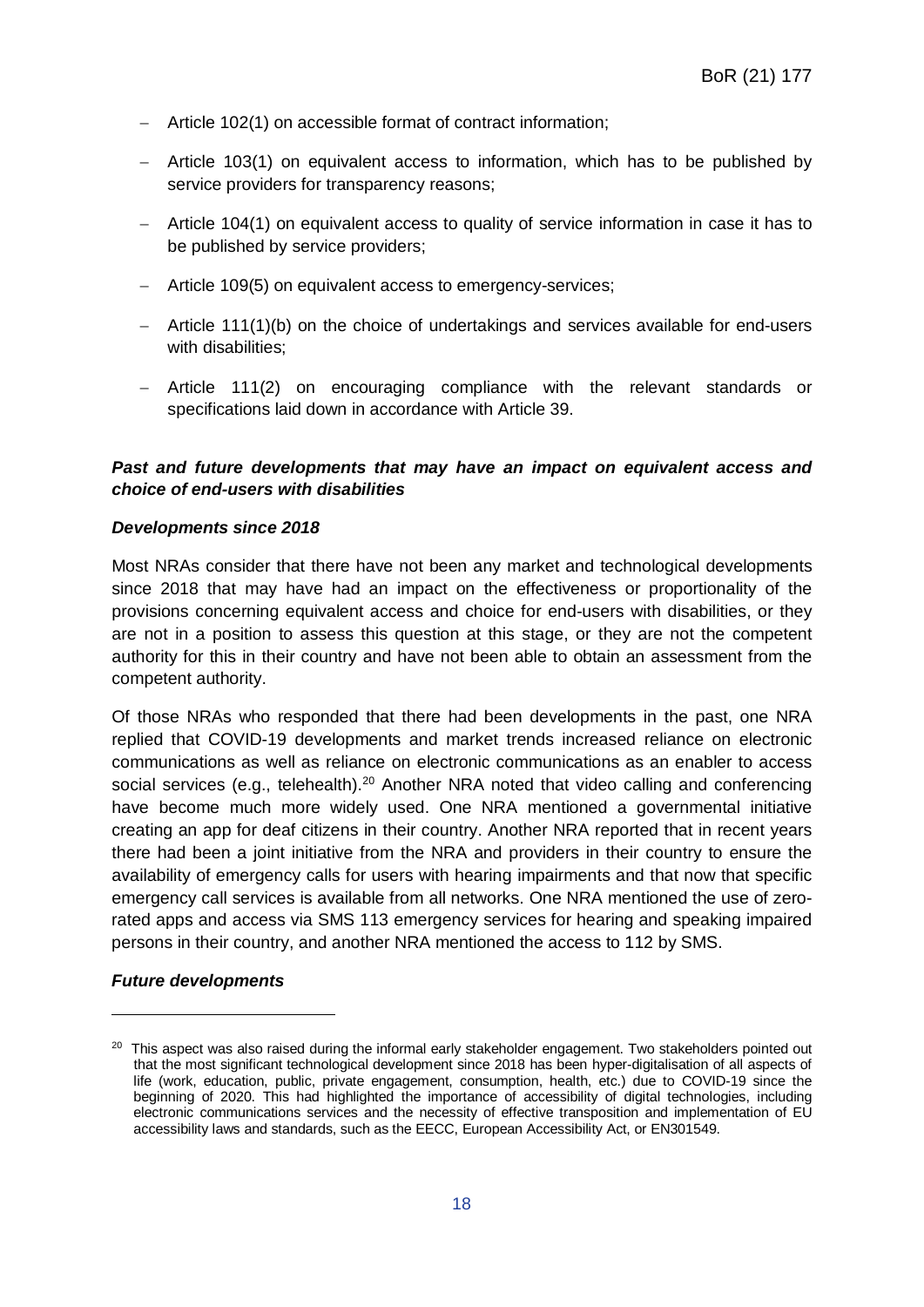Most NRAs do not expect any market and technological developments in the next few years that may affect the application of the EECC provisions regarding equivalent access and choice for end-users with disabilities and that may require an adjustment of the respective articles in the coming years, or they are not in a position to assess this question at this stage, or they are not the competent authority for this in their country and have not been able to obtain an assessment from the competent authority.

Among the developments that two NRAs expect in the next years are the already mentioned increased reliance on electronic communications as well as reliance on electronic communications as an enabler to access social services (e.g. telehealth that is also considered to be a major future trend), the demographic changes resulting in an ageing population, advances in technology such as screen readers, specific applications like sign language applications and advances in terminal equipment and devices, voice command interfaces and voice to text to voice translation becoming both more widespread and more powerful, thus opening further opportunities. Another NRA reported that it is planned to integrate NG112 (Next Generation Emergency Calling) in all police PSAPs in their country starting with the integration of the emergency service for users with hearing impairments.

One NRA also pointed to other accessibility legislation, like the Web Accessibility Directive<sup>[21](#page-19-0)</sup> and the European Accessibility Act<sup>22</sup> which they expect to have an impact on future developments as well.<sup>[23](#page-19-2)</sup>

#### *Suggestions for improvement regarding equivalent access and choice for end-users with disabilities*

Only two NRAs had suggestions for improvement with respect to equivalent access and choice for end-users with disabilities. One NRA is of the opinion that Article 111 should be addressed only to consumers – not to end-users – with disabilities. Furthermore, it should be specified which groups of disabilities should be considered (i.e., blindness, motor or cognitive disabilities, deafness) in order to identify those consumers who can benefit from the measures. Another NRA suggested that provisions on end-users with disability should be correlated in such a way as to ensure the same standards, requirements and guidelines regardless of the entity that provides the service or makes the product available.

#### *Forms of communication that are in scope*

-

Among the forms of communication included in the provisions concerning equivalent access and choice for end-users with disabilities, some NRAs mentioned SMS, real time text, total conversation and/or (text) relay services, video calls, apps, telephony, voice mail, voice

<span id="page-19-0"></span><sup>21</sup> Directive (EU) 2016/2102, <https://eur-lex.europa.eu/legal-content/EN/TXT/PDF/?uri=CELEX:32016L2102&from=EN> <sup>22</sup> Directive (EU) 2019/882,

<https://eur-lex.europa.eu/legal-content/EN/TXT/PDF/?uri=CELEX:32019L0882&from=EN>

<span id="page-19-2"></span><span id="page-19-1"></span><sup>&</sup>lt;sup>23</sup> Two stakeholders also pointed to the fact that legislation supporting accessibility of digital services and products, namely the European Accessibility Act, will apply from 2025 and some aspects, such as in relation to accessibility requirements for answering to the single European emergency number '112' by PSAPs, from 2027. They call for strong consistency between relevant EU accessibility legislation.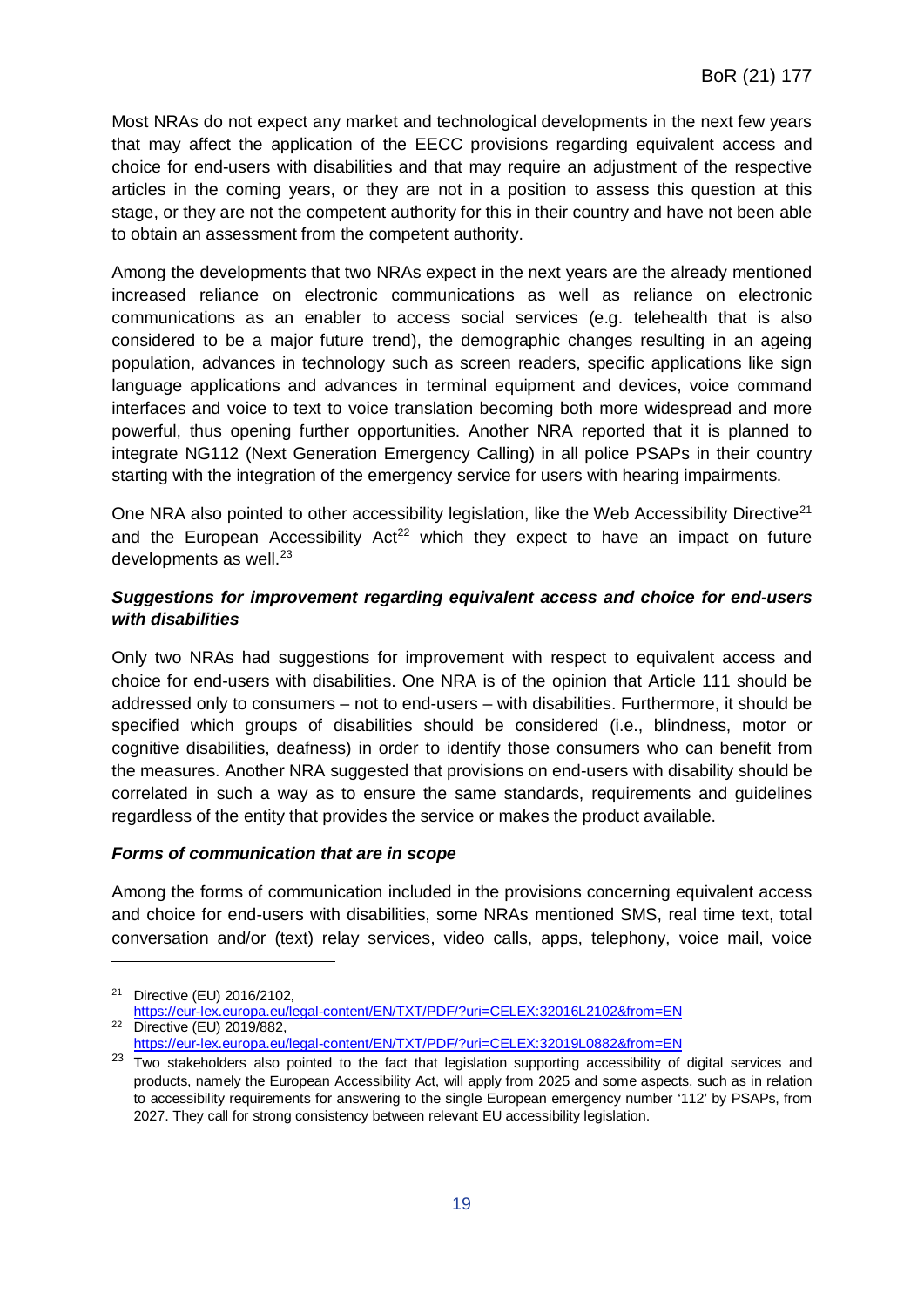recognition and one responded that contracts and bills have to be available in Braille or electronic format appropriate to the reasonable needs of the customer.

Other NRAs did not indicate any of the mentioned services, either because there is none in scope at the moment, the EECC is not yet transposed or because only a general obligation of equal access is in place, but it is not specified by which service this is to be achieved.

The transposition of the EECC requires the immediate provision of such services for some NRAs, whereas for the majority of NRAs the transposition will result in an initial consultative process.

#### **Conclusions regarding equivalent access and choice for end-users with disabilities**

The very recent and therefore limited experience with the new regulatory framework makes it difficult to provide an answer to the question of what impact market and technological developments might have on the application of the provisions regarding equivalent access and choice for end-users with disabilities in Title III of Part III of the EECC.

It should be kept in mind that other accessibility legislation, like the Web Accessibility Directive<sup>[24](#page-20-1)</sup> and the European Accessibility Act<sup>[25](#page-20-2)</sup> will also have an impact on future developments and may also affect the application of the EECC provisions concerning equivalent access and choice for end-users with disabilities in the coming years.

## <span id="page-20-0"></span>**3.5 The effect of full harmonisation on existing end-user protections**

A new feature in the EECC is the introduction of a clause imposing (as a principle) the full harmonisation of national end-user protection provisions in the electronic communications sector (Article 101(1) of the  $EECC^{26}$ ). This approach follows the one adopted by the Directive 2011/83/EU on consumer rights.<sup>[27](#page-20-4)</sup>

In response to a question designed for this purpose,<sup>[28](#page-20-5)</sup> the majority of NRAs stated there are no end-user protection provisions adopted under the former regulatory framework that are not compatible with those laid down in Articles 102 to 115 of the EECC. In countries where

<span id="page-20-1"></span><sup>24</sup> Directive (EU) 2016/2102, <https://eur-lex.europa.eu/legal-content/EN/TXT/PDF/?uri=CELEX:32016L2102&from=EN> <sup>25</sup> Directive (EU) 2019/882,

<https://eur-lex.europa.eu/legal-content/EN/TXT/PDF/?uri=CELEX:32019L0882&from=EN>

<span id="page-20-3"></span><span id="page-20-2"></span><sup>26</sup> Article 101(1) EECC states: ""*Member States shall not maintain or introduce in their national law end-user protection provisions diverging from Articles 102 to 115, including more, or less, stringent provisions to ensure* 

<span id="page-20-5"></span>

<span id="page-20-4"></span>a different level of protection, unless otherwise provided for in this Title."<br><sup>27</sup> See article 4 of Directive 2011/83/EU.<br><sup>28</sup> That question was designed because (in its response to the early call for input) a stakeholder BEREC should analyse when and how consumer rights may have been diminished as a result of the transposition of the EECC and whether Member States are using those provisions of Title III that permit Member States to introduce or maintain further end-user protections.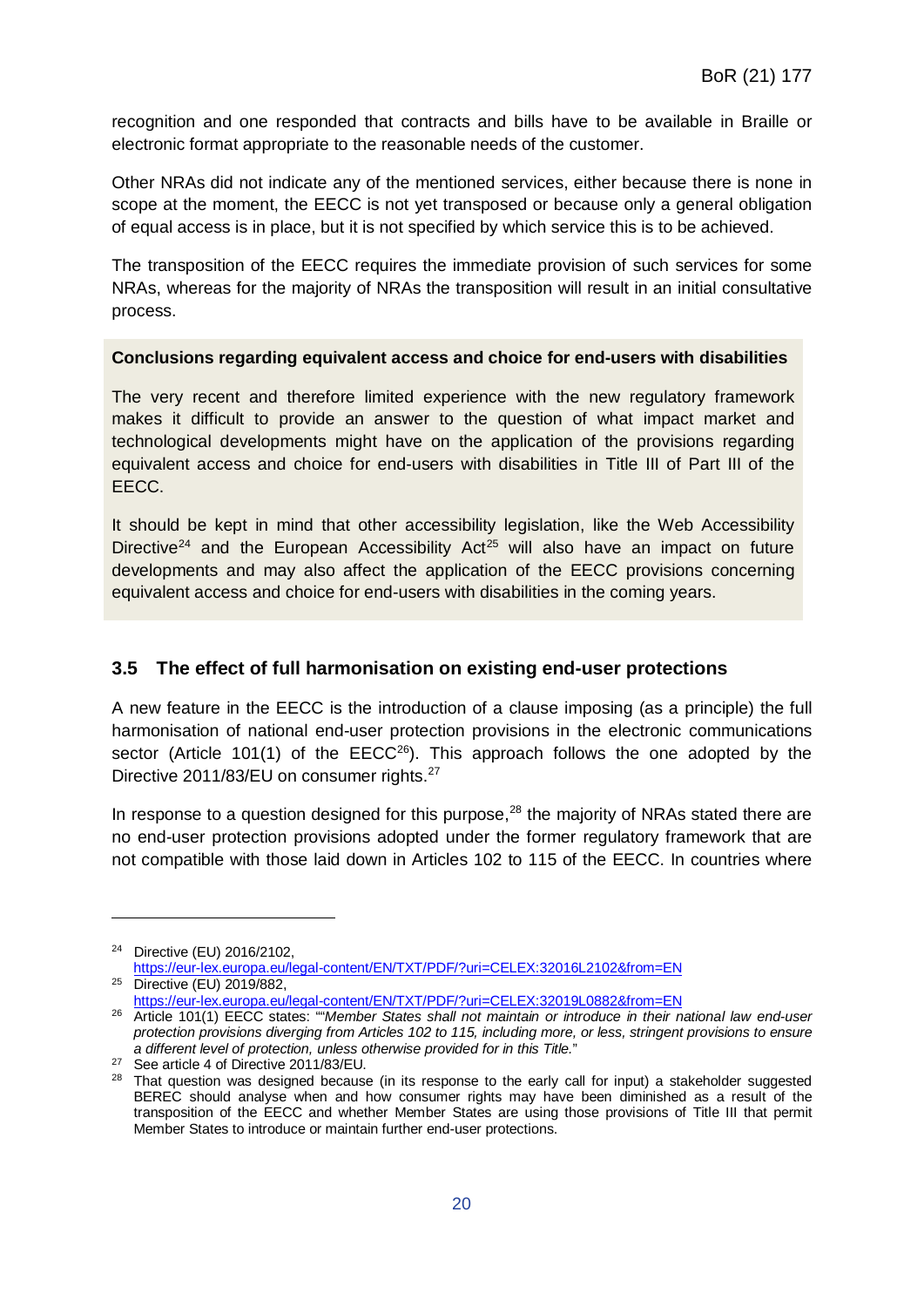there are more stringent regulations, these mainly concern information requirements for contracts and contract duration and termination.

As is the case for the answer to other questions referenced above, the absence of full transposition of the EECC in all Member States makes it difficult to provide a definitive answer to the question of what effect the harmonisation principle has had on end-user protection as compared to the former regulatory framework.

It could be appropriate to analyse this topic again the next time BEREC delivers an opinion based on Article 123 of the EECC.

## <span id="page-21-0"></span>**4 Conclusions**

In general, BEREC does not consider likely that market and technological developments over a three-year time horizon will impact on the application of end-user rights established by Title III of Part III or that such developments point to a significant risk of the objectives of Article 3 of the EECC not being met. Nonetheless, given the limited experience of the application of Title III of Part III and the dynamic nature of some of the market developments that have been identified, there is potential for significant change in this area within that time period. Therefore, BEREC considers the continued monitoring of market and technology trends to be important. Furthermore, BEREC deems it appropriate to analyse again the effect of full harmonisation on existing end-user protections the next time BEREC delivers an opinion based on Article 123 of the EECC.

## *Transparency and contractual information*

BEREC is of the view that the provisions around transparency and contractual information should have a positive impact for end-users and aid the development of the retail market. The contract summary and increasing use of comparison tools are expected to be of particular benefit. As stated, there is limited experience of the application of these provisions to date however the responses received to the questionnaire identify a number of issues that will require careful monitoring based on reported trends and concerns already identified by NRAs and in particular, issues related to premium rate services, direct carrier billing, fraud traffic, email forwarding and the implementation of the contract summary requirements. It was also underlined that some implementation concerns may be addressed by means of BEREC guidelines which would not require a legislative update.

#### *Contract duration and termination and provider switching*

BEREC considers that there is no need at the present time to introduce amendments in the provisions concerning contract duration and termination and provider switching and number portability. Nevertheless, BEREC suggests that NRAs follow closely issues regarding contract duration, eSIM, email forwarding and bundles and how the EECC, once transposed, is able to address any emerging or application issue that might arise regarding these matters. BEREC will also analyse the possibility of exchanging knowledge and best practices regarding compensation and penalty rules.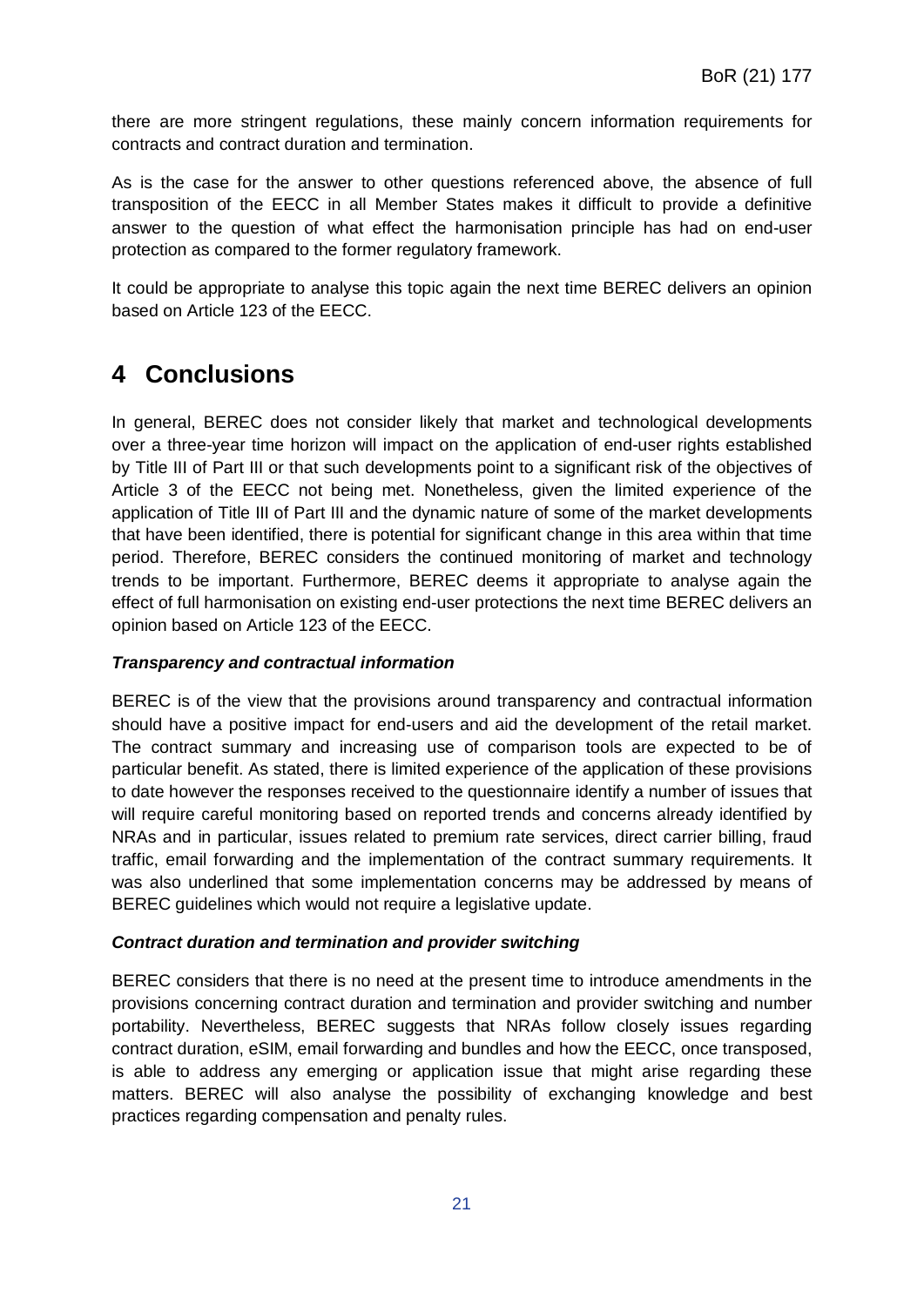## *Effective access to emergency services*

BEREC notes that the provisions regarding emergency services in the EECC have not been fully developed yet as the delegated act in this matter is due in December 2022. In this regard and taking into consideration the transposition status, BEREC considers that there is no need at the present time to introduce amendments in the provisions concerning effective access to emergency services. Nevertheless, BEREC suggests that the European Commission (which is currently working on the delegated act for accessibility to emergency services), takes into account the aforementioned problems concerning VoIP-based services which use international SIP-servers or are nomadic in nature. BEREC considers the continued monitoring of the accessibility of emergency services to be important. These preliminary conclusions do not pre-empt the analysis to be delivered in the 2022 BEREC Opinion in the context of the elaboration of the delegated act.

### *Equivalent access and choice for end-users with disabilities*

The very recent and therefore limited experience with the new regulatory framework makes it difficult to provide an answer to the question of what impact market and technological developments might have on the application of the provisions regarding equivalent access and choice for end-users with disabilities in Title III of Part III of the EECC.

It should be kept in mind that other accessibility legislation, like the Web Accessibility Directive<sup>[29](#page-22-0)</sup> and the European Accessibility Act<sup>[30](#page-22-1)</sup> will also have an impact on future developments and may also affect the application of the EECC provisions concerning equivalent access and choice for end-users with disabilities in the coming years.

<span id="page-22-0"></span><sup>29</sup> Directive (EU) 2016/2102,

<span id="page-22-1"></span><https://eur-lex.europa.eu/legal-content/EN/TXT/PDF/?uri=CELEX:32016L2102&from=EN> <sup>30</sup> Directive (EU) 2019/882,

<https://eur-lex.europa.eu/legal-content/EN/TXT/PDF/?uri=CELEX:32019L0882&from=EN>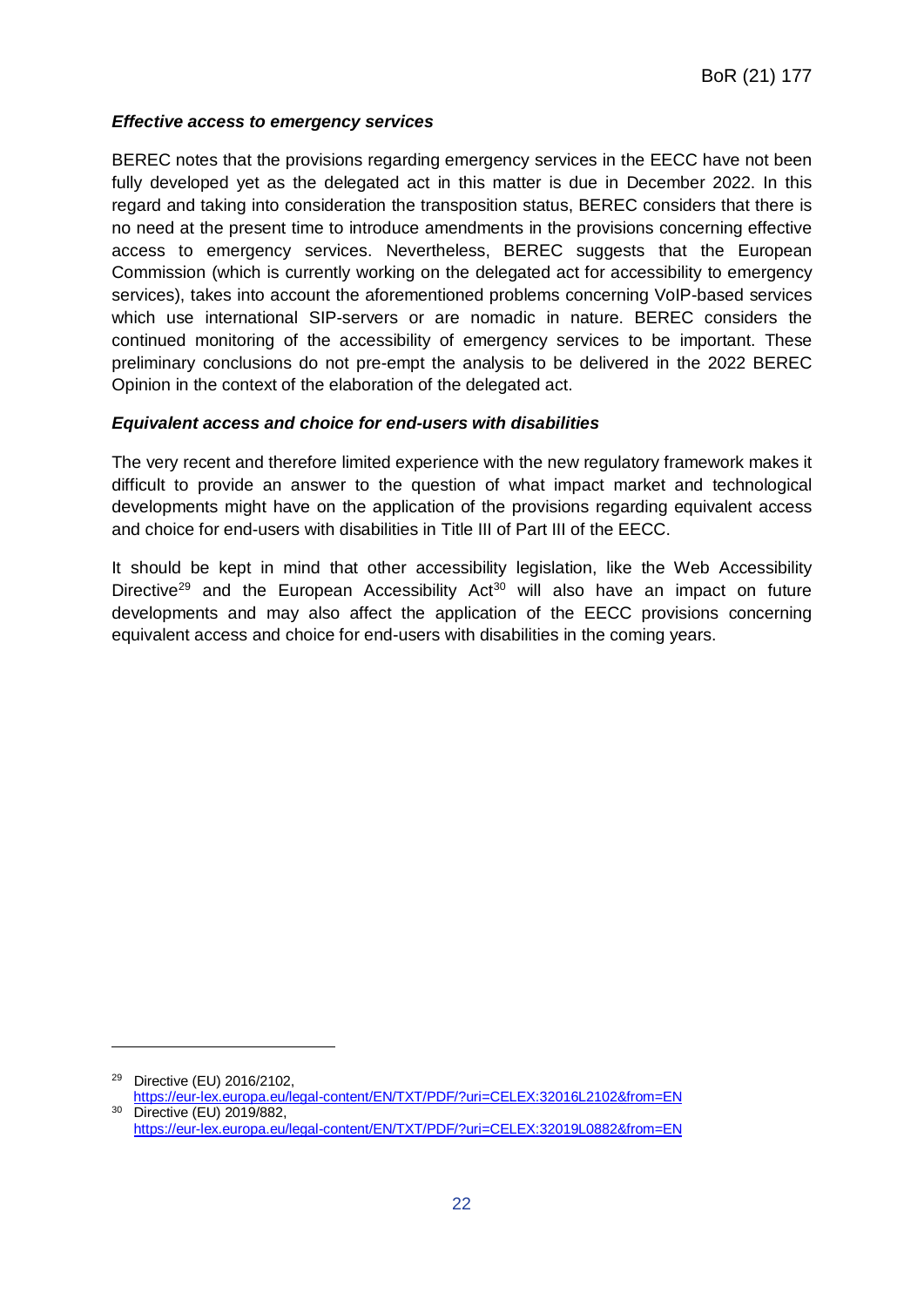## <span id="page-23-0"></span>**Annex 1: Questionnaire on the review of end-users' rights – main findings**

On 11<sup>th</sup> of August BEREC sent through BEREC NET an on-line questionnaire aimed at collecting relevant information on the market and technological developments and on their impact on the application of rights of end-users in the  $EECC<sup>31</sup>$  $EECC<sup>31</sup>$  $EECC<sup>31</sup>$  The questionnaire addressed the following issues:

- − the most important past (since 2018) and future (up to 2024) market and technological developments that impact the end-user rights established in Title III of Part III of the EECC;
- − the status of transposition of the EECC with regards to the provisions contained in Title III of Part III;
- − the relevance as measured by the number of complaints of the different consumer protection issues addressed by the provisions of Title III of Part III;
- − some specific issues that according to Article 123 of the EECC should form the basis of the Opinion and others emerged form stakeholders' input.

The questionnaire includes a set of general questions which aims at gathering general information on the impact of market and technological development on end-users rights and a set of specific questions which are meant to gather specific information on NRAs experiences with regard to the application/implementation of each article of the end-user provisions contained in Title III of Part III of the EECC.

The following section summarize the main findings derived from the answers to the general set of questions and to the set of specific questions.

#### **General questions - results**

-

Almost all NRAs have singled out as the most important market and technological developments since 2018, 1) the continued growth and importance of data-usage in mobile communications and 2) the significant increase of demand for connectivity and wellfunctioning high-capacity internet connections.

|                                                                |  |  |  |  | Most important market and technological developments | <b>NRA</b> |  |  |  |
|----------------------------------------------------------------|--|--|--|--|------------------------------------------------------|------------|--|--|--|
| relating to the end-user rights established in Articles 102 to |  |  |  |  |                                                      |            |  |  |  |
| 115 of the EECC                                                |  |  |  |  |                                                      |            |  |  |  |
|                                                                |  |  |  |  |                                                      |            |  |  |  |

|  |  |  | Continued growth and importance of data-usage in mobile |  |  |  |  | 21 |
|--|--|--|---------------------------------------------------------|--|--|--|--|----|
|--|--|--|---------------------------------------------------------|--|--|--|--|----|

<span id="page-23-1"></span><sup>&</sup>lt;sup>31</sup> BEREC received responses from 28 NRAs (ACM, AEC, AGCOM, AKOS, ANACOM, ANCOM, ARCEP, BIPT, BNetzA, CNMC, COMREG, CRC, CTU, DBA, EETT, HAKOM, ILR, MCA, Nkom, NMHH, OCECPR, PTS, RRT, RTR, RÚ, SPRK, TRAFICOM, UKE).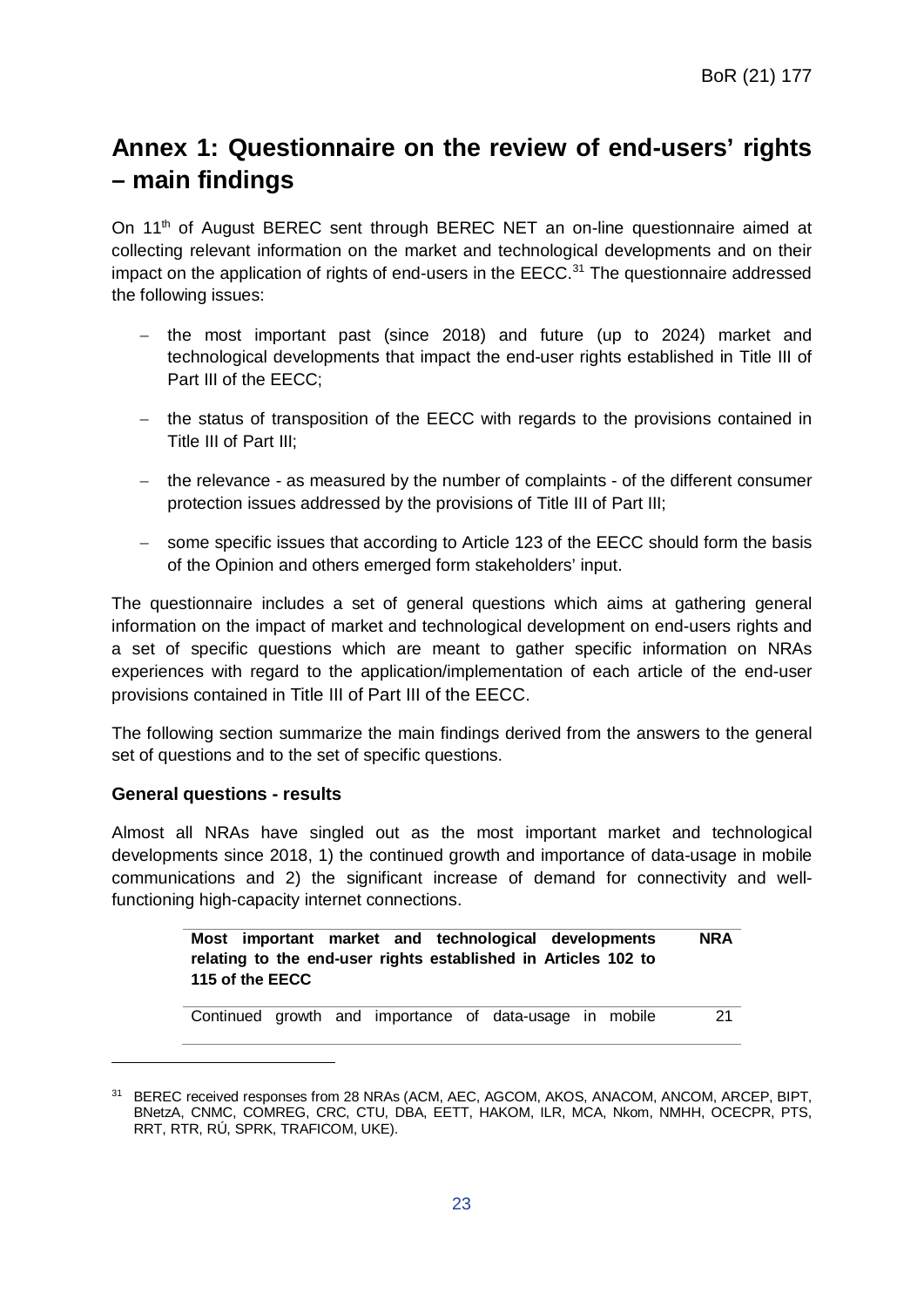| communications                                                                                                                                       |                |
|------------------------------------------------------------------------------------------------------------------------------------------------------|----------------|
| Significant increase of demand for connectivity and well-functioning<br>high-capacity internet connections (in general)                              | 19             |
| Electronic Communication Services are more and more provided in<br>the form of bundles                                                               | 14             |
| Impact of the COVID-19 crisis in the sector                                                                                                          | 14             |
| Rising popularity of streaming TV services                                                                                                           | 13             |
| Significant increase of demand for connectivity and well-functioning<br>high-capacity internet connections (as a result of the Covid-19<br>pandemic) | 13             |
| Better performing technologies both on fixed and mobile networks<br>have continued to develop                                                        | 12             |
| Significant increase of fraudulent or (at least) disturbing and<br>suspect calls                                                                     | 11             |
| Significant increase of fraudulent or (at least) disturbing and<br>suspect messages                                                                  | 11             |
| Growth of usage of services previously defined by BEREC as OTT-<br>2 services                                                                        | 8              |
| Significant increase of the usage of Number Independent-ICS<br>services                                                                              | 6              |
| Roll-out of e-sim                                                                                                                                    | 6              |
| The awareness of carbon footprint has significantly increased                                                                                        | $\overline{2}$ |
| None of the above                                                                                                                                    | $\overline{2}$ |
| Hyper-digitalisation and growing importance of artificial intelligence<br>solutions and systems                                                      | 2              |
| Other                                                                                                                                                | 1              |
|                                                                                                                                                      |                |

Furthermore, most NRAs (79%) do not expect that in the next few years there will be market and technological developments that will likely impact the application of end-user rights or that may put at risk the achievement of the general objectives of Article 3 on end-user rights.

As for the national provisions and their degree of compliance with end-user rights, it is worth noting that 18 countries have in place national provisions that are partially or fully in line with Title III of Part III of the ECCC. The measures that are fully in line with end-users provisions mainly concern (pre)contractual information (Article 102(1)), notifications and or alerts to end-users (Article 102(5)), notice period to terminate the contract (Article 105(3)), free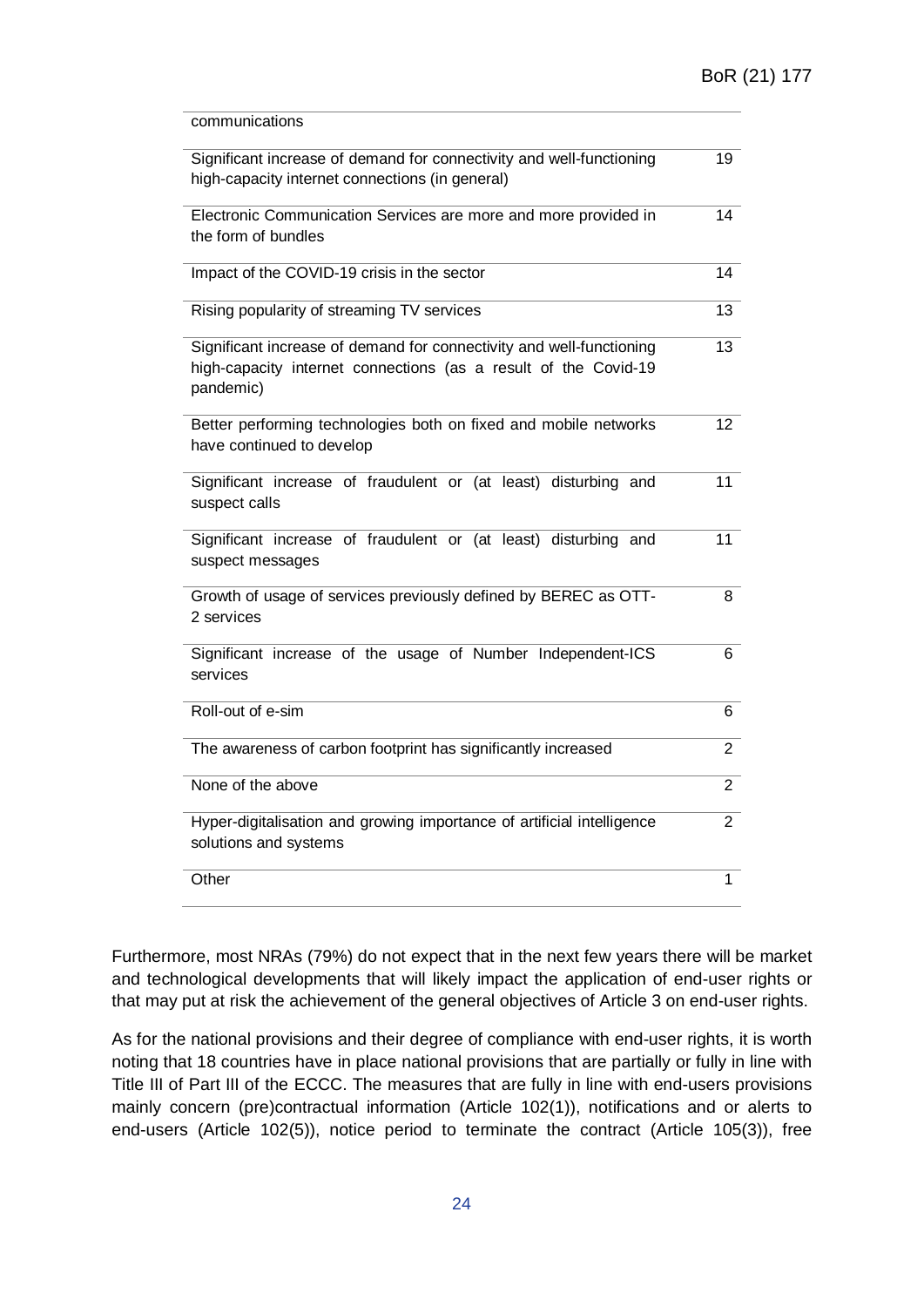access to emergency services through emergency communications and the single European emergency number (Article 109(1)), equivalent access to electronic communications services (Article 111(1)).

Other major issues pointed out by respondents include quality of service, contract duration and termination, unrequired premium rate services billed to end-users, incomplete (pre) contractual information and receipt of anonymous, suspect or nuisance calls.

Most NRAs declared that, in recent past, there were no market and technological developments that impacted on the effectiveness or proportionality of the provisions in relation to most of the issues set out in [Figure 1](#page-25-0) on the possibility for end-users to make informed choices.



<span id="page-25-0"></span>Figure 1 – Market and technological developments and adaptation of the EECC rules (since 2018)

Again, most NRAs consider that for the next three years there will be no technological and market developments able to affect the application of the provisions in respect to the issues reported in [Figure 2](#page-26-0) and that may require revision of EECC rules.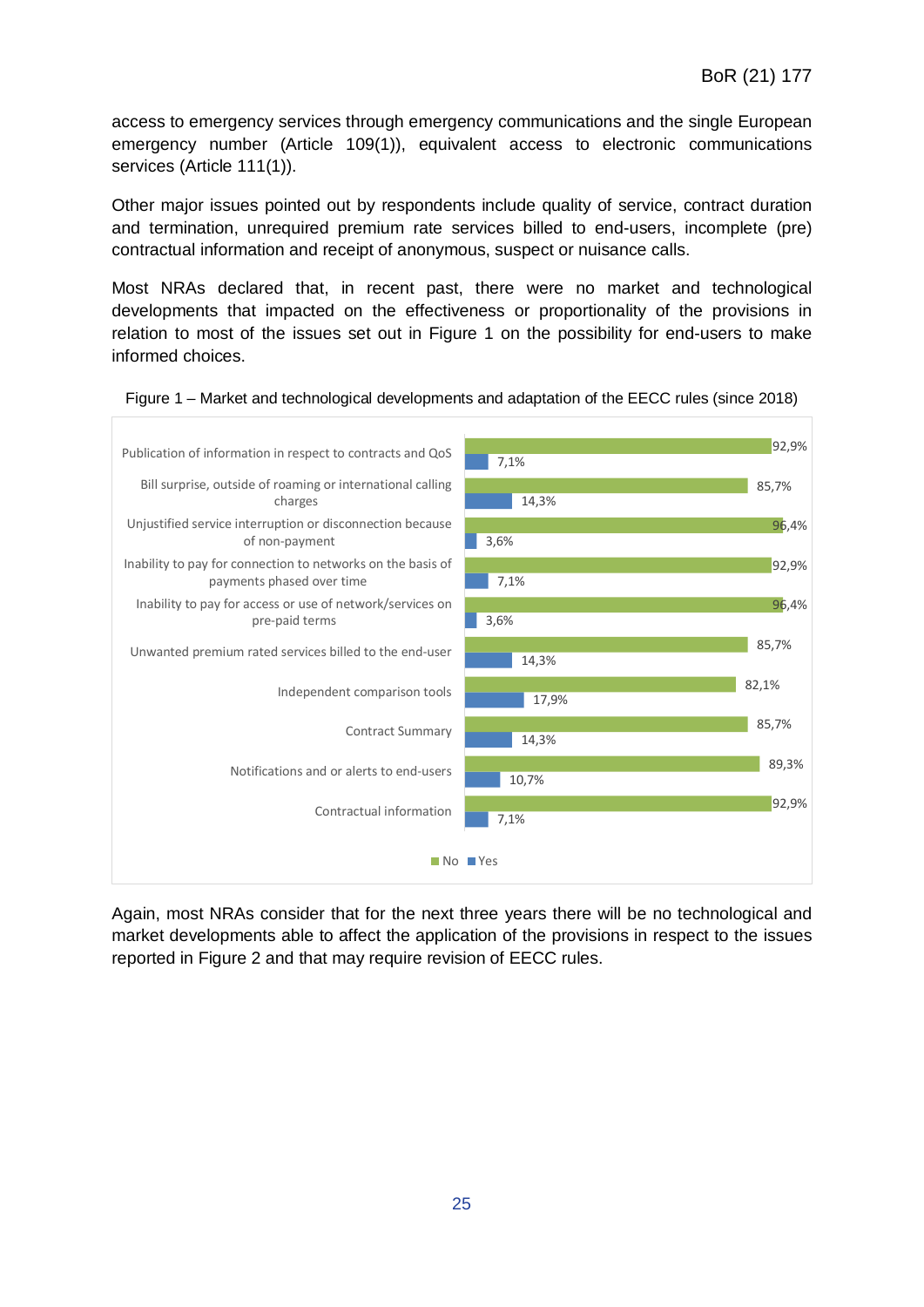

#### <span id="page-26-0"></span>Figure 2 - Market and technological developments and adaptation of the EECC rules (up to 2024)

#### **Specific questions - results**

#### **Contract duration and termination and provider switching (Art. 105-106 EECC)**

Most NRAs (79%) consider that there haven't been any market and technological developments since 2018 that may have an impact on the effectiveness or proportionality of the provisions concerning contract duration and termination, provider switching and number portability. Similarly, almost 90% of NRAs do not expect any market and technological developments that may affect the application of the above provisions and that may require an adjustment of the EECC rules in the coming years.

Furthermore, 85% of NRAs consider that the EECC should not include additional rules about communication channels with end-users, in particular concerning switching procedures, number portability, provision of information. Most NRAs consider that the provisions concerning switching procedures reported in the EECC should not be further developed and adapted to the switching of bundles. NRAs are of the view that the provisions included in Articles 106 and 107(1) of the EECC are sufficient to address switching barriers also for bundles, as well as switching barriers for business users.

Most NRAs (85%) also consider that specific rules or guidelines on Over-The-Air (OTA) portability are not needed.

With regards to the application of Article 106(8), 14 NRAs state that in their countries the rules on end-users compensation specify the level of compensation to be given by providers.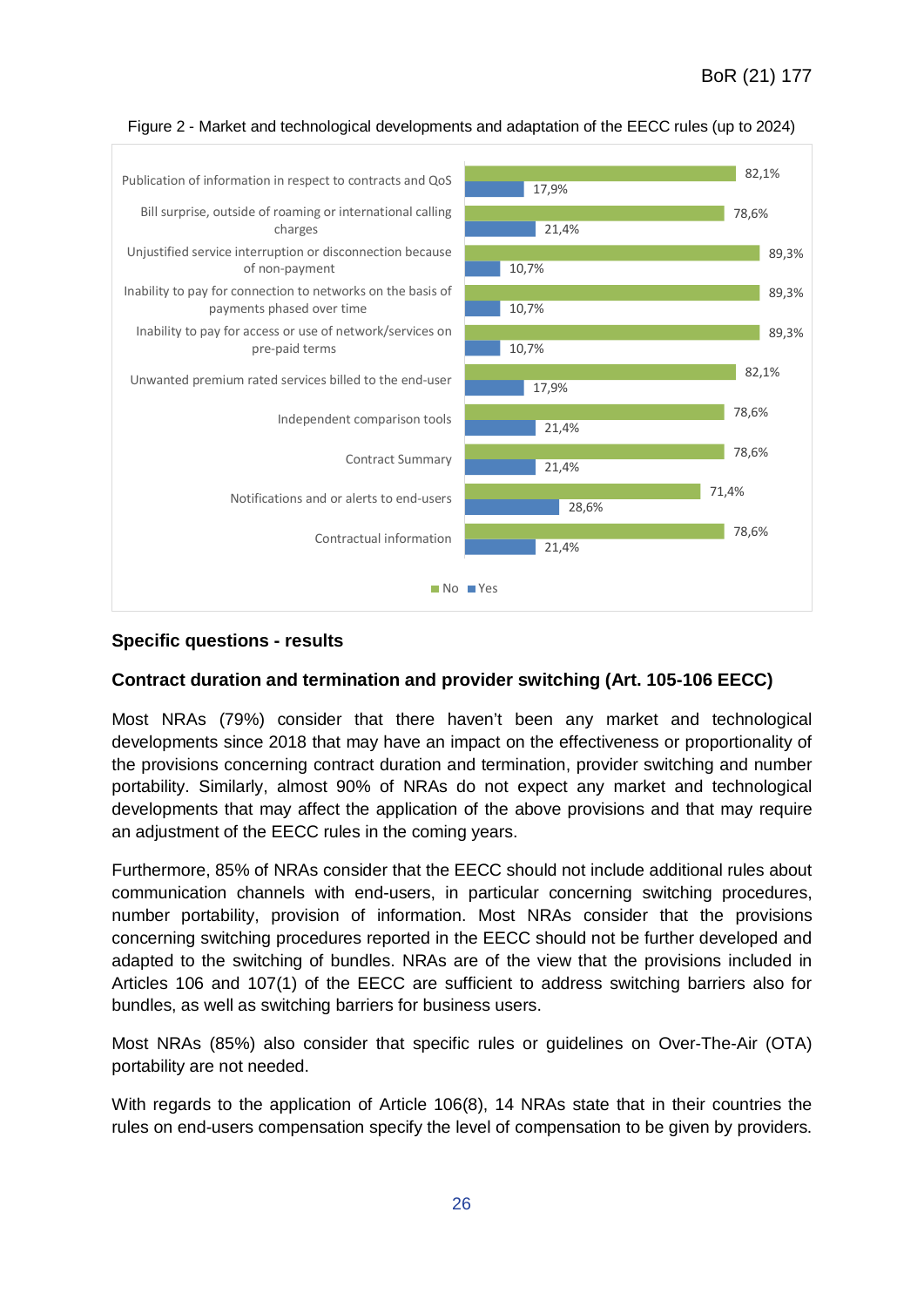For 7 of these countries, the level of compensation is specified for each of the cases identified by Article 106(8), while for the other 7 countries, the level of compensation is specified only for some of them. In case of failure or delays in the switching and number portability processes, 14 NRAs dispose for compensation only if a request is made by the end-user, 16 NRAs do not set neither a minimum time period for compensation nor methods to calculate the compensation rate. Furthermore, 14 NRAs have not faced and do not envisage to face any issue concerning penalties and compensation with regards to contract duration and termination, as well as provider switching, that may require further specification or guidance in the future.



Figure 3 – Contract duration and termination and provider switching requiring further specification or guidance for its enforcement

#### **Effective access to emergency services (Art. 109 EECC)**

According to almost 90% of the NRAs, all services, technologies and networks are able to provide free access to emergency services by means of emergency communications and the single European emergency number.

Most NRAs (82%) do not identify services, technologies or networks that are not compliant with the provisions regarding the routing of emergency communications to the most appropriate PSAP, the provision of location data to emergency services for emergency communications, and the single European emergency number.

#### **Equivalent access and choice for end-users with disabilities (Art. 111 EECC)**

Almost 80% of NRAs considers that there have not been any market and technological developments since 2018 that may have had an impact on the effectiveness or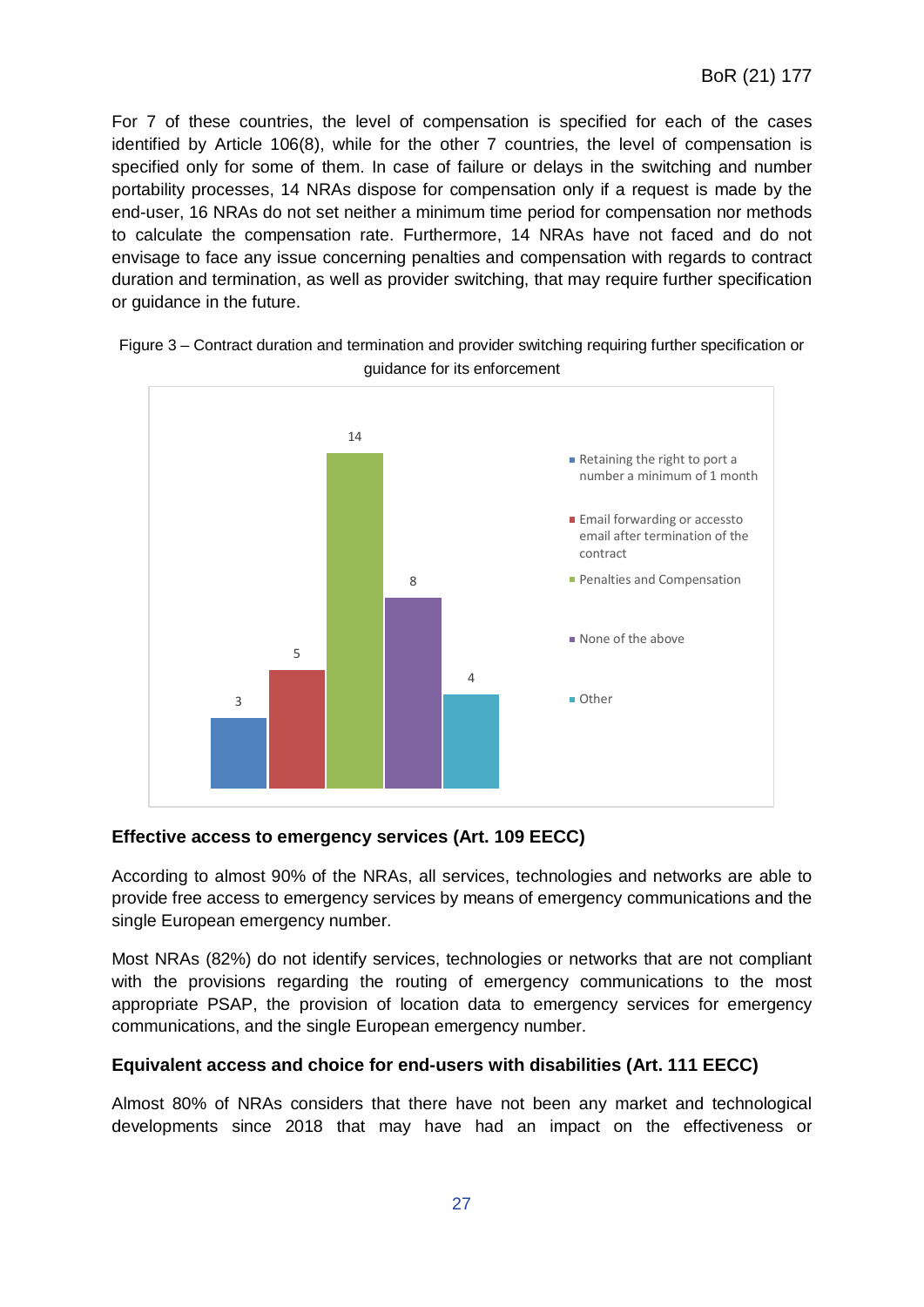proportionality of the provisions concerning equivalent access and choice for end-users with disabilities. At the same time, almost 90% of the NRAs does not expect any market and technological development in the next few years that may affect the application of Article 111 of the EECC and that may require an adjustment of the EECC provisions in the coming years.

Among the forms of communication included in the provisions concerning equivalent access and choice for end-users with disabilities, real time text (40% of NRAs), SMS (40% of NRAs), relay services (28% of NRAs) and video calls (28% of the NRAs) are the most prevalent. The transposition of the EECC requires the immediate provision of such services for 7 NRAs (30%), whereas for 16 NRAs (70%) the transposition will result in an initial consultative process.

#### **The effect of full harmonisation (Art. 101 EECC)**

For 19 NRAs (70%), there are not any end-user protection provisions adopted under the former regulatory framework that are not compatible with those laid down in Articles 102 to 115 of the EECC. In countries where there are more stringent regulations, these mainly concern information requirements for contracts and contract duration and termination.



Figure 4 - More stringent measures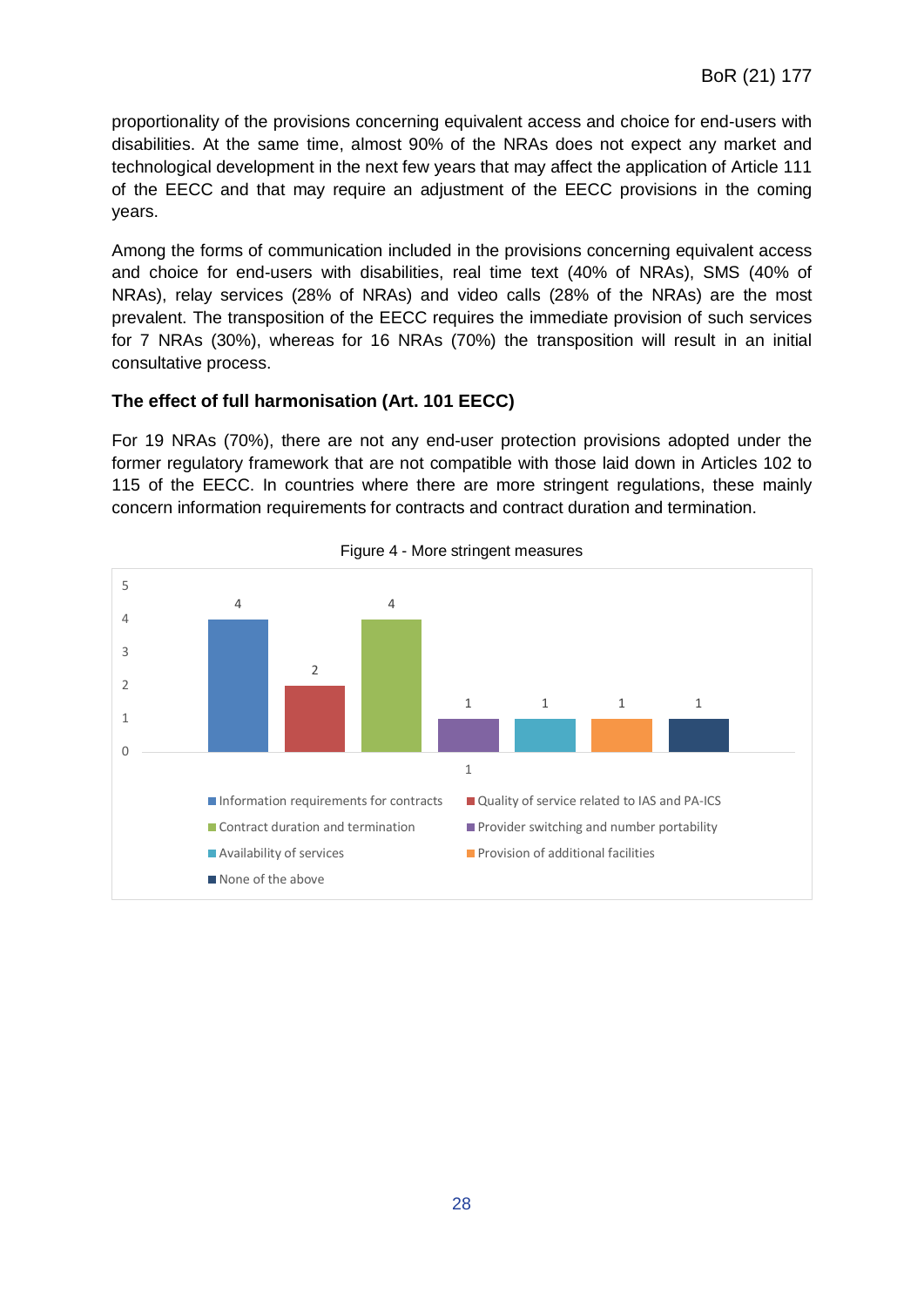## <span id="page-29-0"></span>**Annex 2: Summary of the responses of stakeholders to the early involvement questionnaire**

### **Background**

At the end of March 2021 BEREC sent out 23 letters to bodies and associations representing a stakeholder interest at the European level in the field of electronic communications, in order to be involved informally and at an early stage in the process leading up to the BEREC opinion on the market and technological developments and on their impact on the application of rights of end-users in the EECC.

The letter contained a questionnaire designed to collect the stakeholder's informal early input into the workstream.

The questionnaire was drafted in essence along the lines of the basic questions that Article 123 of the EECC itself asks BEREC to analyse in its opinion.

The upcoming opinion was also presented at the  $9<sup>th</sup>$  BEREC Stakeholder Forum on 1 April 2021 by the BEREC Chair, followed by short views expressed by BEUC and Digital Europe.

Six organisations replied to the questionnaire:

- − BEUC
- − ECTA
- − EENA (the European Emergency Number Association)
- − EDF (the European Disability Forum)
- − EBU (European Blind Union)
- − FSFE (organisation promoting end-users' freedom to choose and use their own terminal equipment)

#### **Most significant developments in the market since December 2018**

Some stakeholders outlined a number of general trends. In summary they highlight *inter alia*:

- − the continued growth and importance of data-usage in mobile communications;
- − the COVID-19 pandemic has resulted in a significant increase of demand for connectivity and well-functioning high-capacity internet connections;
- − the pandemic has further stimulated the growth of OTT and NI-ICSs;
- − ECSs are frequently provided in the form of bundles;
- − rising popularity of streaming TV services;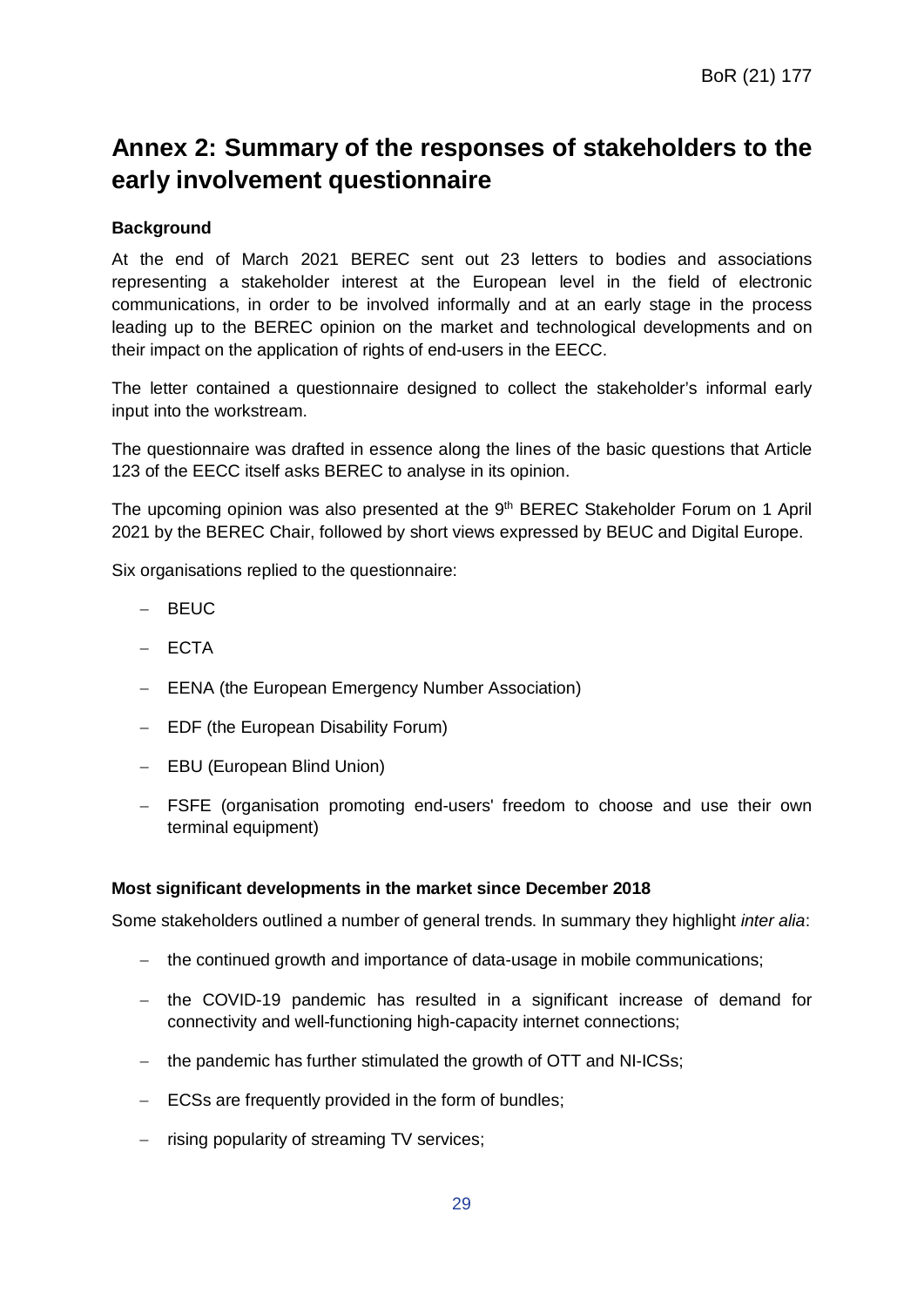- − better performing technologies both on fixed and mobile networks have continued to develop (fibre, FWA and 5G);
- − roll-out of e-SIM;
- − the awareness of carbon footprint has significantly increased.

Other stakeholders point, *inter alia*, to the following additional trends, which are important from their point of view:

- − hyper-digitalisation and growing importance of artificial intelligence solutions and systems;
- − certain cohorts of society prefer to use OTT services as a primary means of communications (voice and messages).

#### **Impact on the application of end-user rights and meeting the general objectives of the EECC**

A few stakeholders observe the EECC has not been transposed on time in most EU countries and therefore consider (next to the issues they raise) it is early and difficult to measure the impact of the market and technological developments on end-users' rights.

A stakeholder considers that, for the interest they represent, the legislation is appropriate in terms of meeting the general objectives of the EECC in the period up until 2024. The additional delegated acts planned by the end of 2022 (in accordance with Article 109(8) of the EECC) should provide an additional basis for the achievement of these objectives.

Some stakeholders observe Title III of Part III of the EECC will have limitations, as legislation supporting accessibility of digital services and products, namely the European Accessibility Act will not apply until 2025 and on some aspects, such as in relation to accessibility requirements for answering to the single European emergency number '112' by PSAPs, not until 2027.

#### **Issues stakeholders suggest to look at**

A few stakeholders approach the questionnaire from the angle of the respective subcategories of electronic communication services covered by the Articles 98 to 115.

- − A stakeholder does this briefly by asking BEREC to look at the switching situation in all electronic communication services.
- − Another stakeholder submits OTT and NI-ICSs are only partially regulated by the EECC, despite becoming more and more rivals to NB-ICSs.